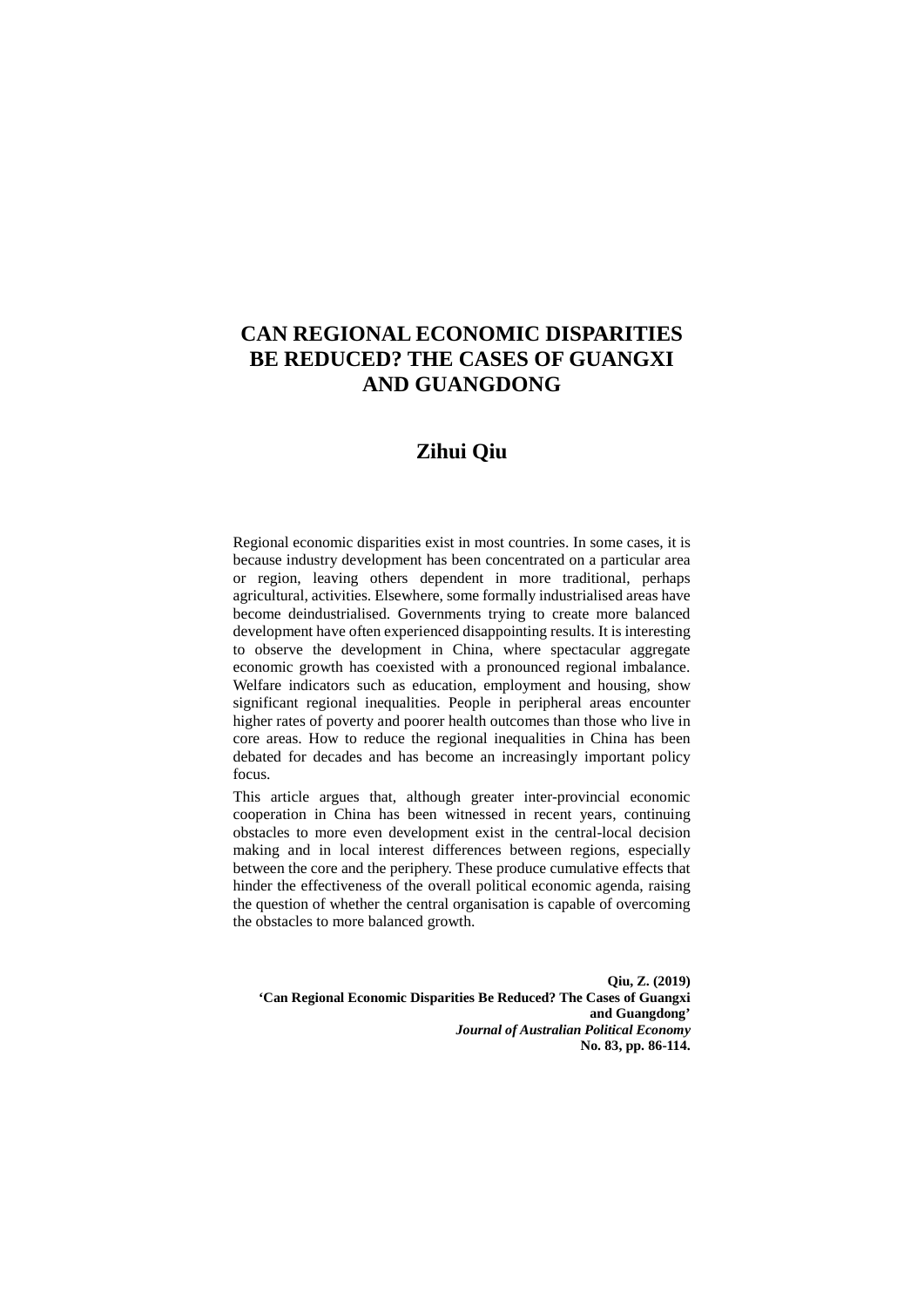This article is both descriptive and prescriptive, aiming at providing practical and strategic knowledge. The first section briefly discusses the analytical perspectives of institutional economists and economic geographers who have anticipated the processes of polarisation. The second section emphasises the changing regional patterns in China, especially regarding economic management. The third section discusses inter-local interactions, focusing on a case study of the relationship between Guangxi and Guangdong provinces. The article concludes by discussing policy implication and recommendations.

# **An analytical perspective**

The literature on regional economic development emphasises the tendency toward uneven regional development in developing countries if market forces operate unimpeded (Williamson 1965; Myrdal 1957; Krugman 1993). The terminology of the *core(centre)-periphery* had been used in academic arenas since the mid-1940s (Love 1980: 52-4) to denote a hierarchical structure, reflecting economic integration with the system of politics (Wallerstein 1974). Core regions have a higher level of wages, capital investment per capita, and bigger capitalisation and investment, as well as a higher technological level, all reflected in manufactured products and services and the process of production. More diversity of trade in products and services results from larger concentration of the accumulation of capital. There is a lower rate of wages and a lower human investment rate in peripheral regions. Such conditions lead to a low technological level in the process of production and export of goods in the primary sector, low diversities of trade and a poor capitalisation level. As a result, the peripheral places only have a marginal capability of capital concentration (Chase-Dunn 1998; Wallerstein 1974). Surrounding places primarily generate raw materials and depend upon the core regions for higher-value service and product imports, leading to unequal exchanges between the places (Chase-Dunn 1998; Tilly 1992; Krugman 1993; Frank and Gills 1993).

Periphery and core have been put forward as opposite economic states that reflect a duality within the division of labour (Krugman 1993; Dezzani 2001; Massey 1984; Chase-Dunn 1998; Wallerstein 1974). The core usually has a powerful political structure as well as 'state machinery' with high integration level reflected in the representation of groups (i.e.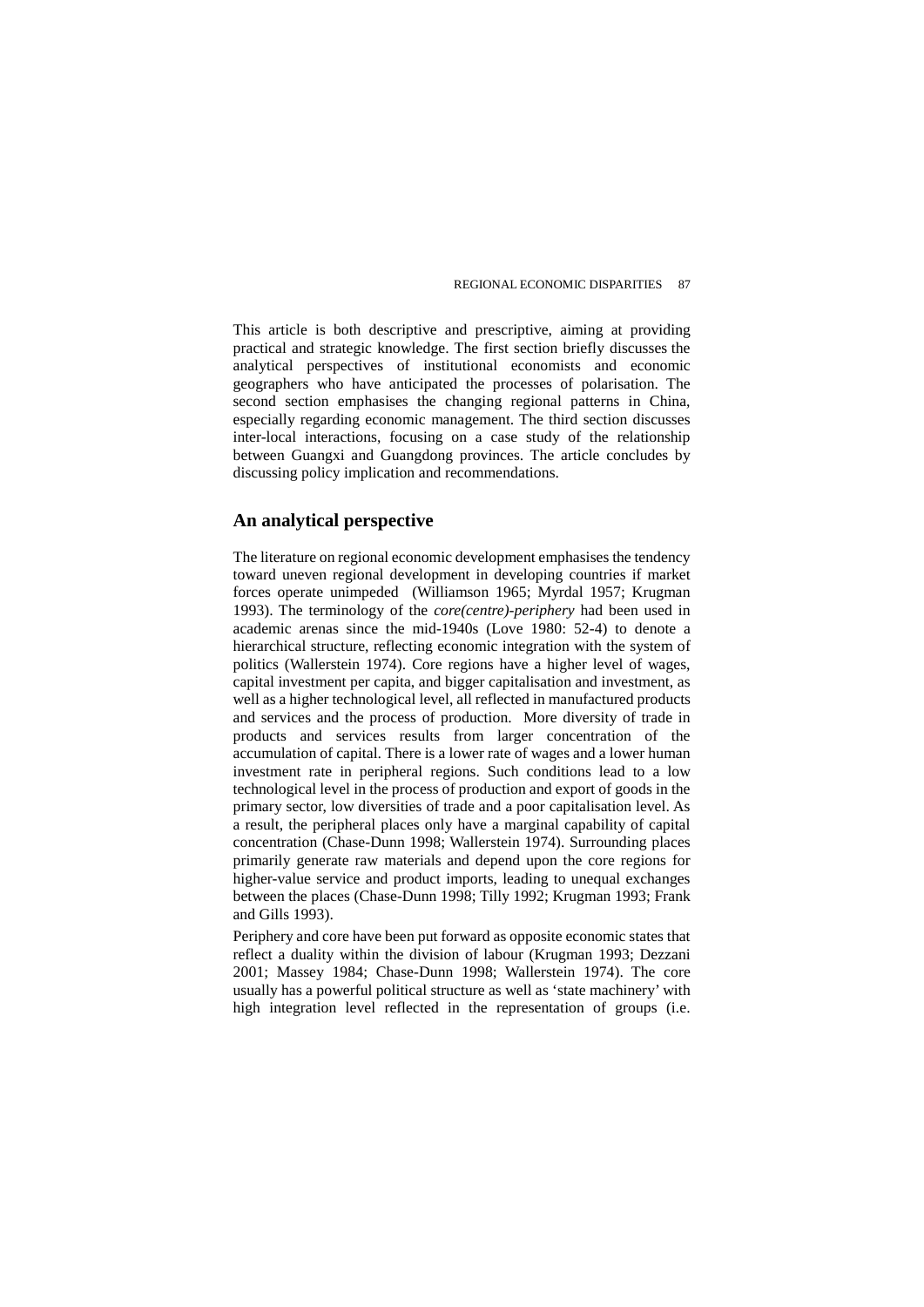participation and democratisation) (Wallerstein 1984; Wallerstein 1974: 349). The periphery has a comparatively weak state bureaucratic and political structure with a low integration within the process of politics.

Such core-periphery relations have been said to operate at both the global scale and within domestic settings. In China, for example, observing only the rural inequalities between states, Gustafsson and Shi discovered that 'a majority of Chinese rural income inequalities was spatial and imbalanced development of the average incomes across states represented the majority […] of fast income inequality rise' (Gustafsson and Shi 2002: 179). A general agreement exists within the literature that the core regions are the main recipient of new productive investment. The places in China that are the most likely to be ignored by globalisation are the land-locked places. Coastal places enjoy advantages as they did in the colonisation period, although coastal places cannot always be sure of success.

For Myrdal and Hirschman, the tendency toward uneven development between the core and the periphery is understood as the net effect of two causal processes that work simultaneously. On the one hand, the rise of a region tends to produce 'backwash effects' or 'polarisation' as the movements of labour, capital and trade help the core region to further accumulate better endowments, while the less prosperous regions suffer from the capital and human resource deficits. On the other hand, through increased demand and other mechanisms, the growing core region generates 'spread or trickle-down effects' that partially counteract the backwash effect (Myrdal 1957: 23-32). Krugman has recognised dynamic and possibly changing relations due to the alterations in relative transport costs and various economies of scale. However, his reasoning confirms that the most likely outcome is a path-dependent lock-in, whereby freemarket practices amplify what began as small and accidental differences (Krugman 1993; 1990; 1981; 1998).

To counter such trends towards polarisation, many regional economists believe that the state should play a crucial role. Myrdal, for example, pointed out that the European welfare states had used a complex arrangement of state policies and institutions to counteract the backwash effects and support the spread effects of market forces, thereby promoting greater regional equality (Myrdal 1957: 25, 39). Recognising the weaker spread effects and weaker governments in less developed countries, however, Myrdal was not optimistic that these countries could do equally well. Indeed, he conceded that 'at that stage the inequalities were a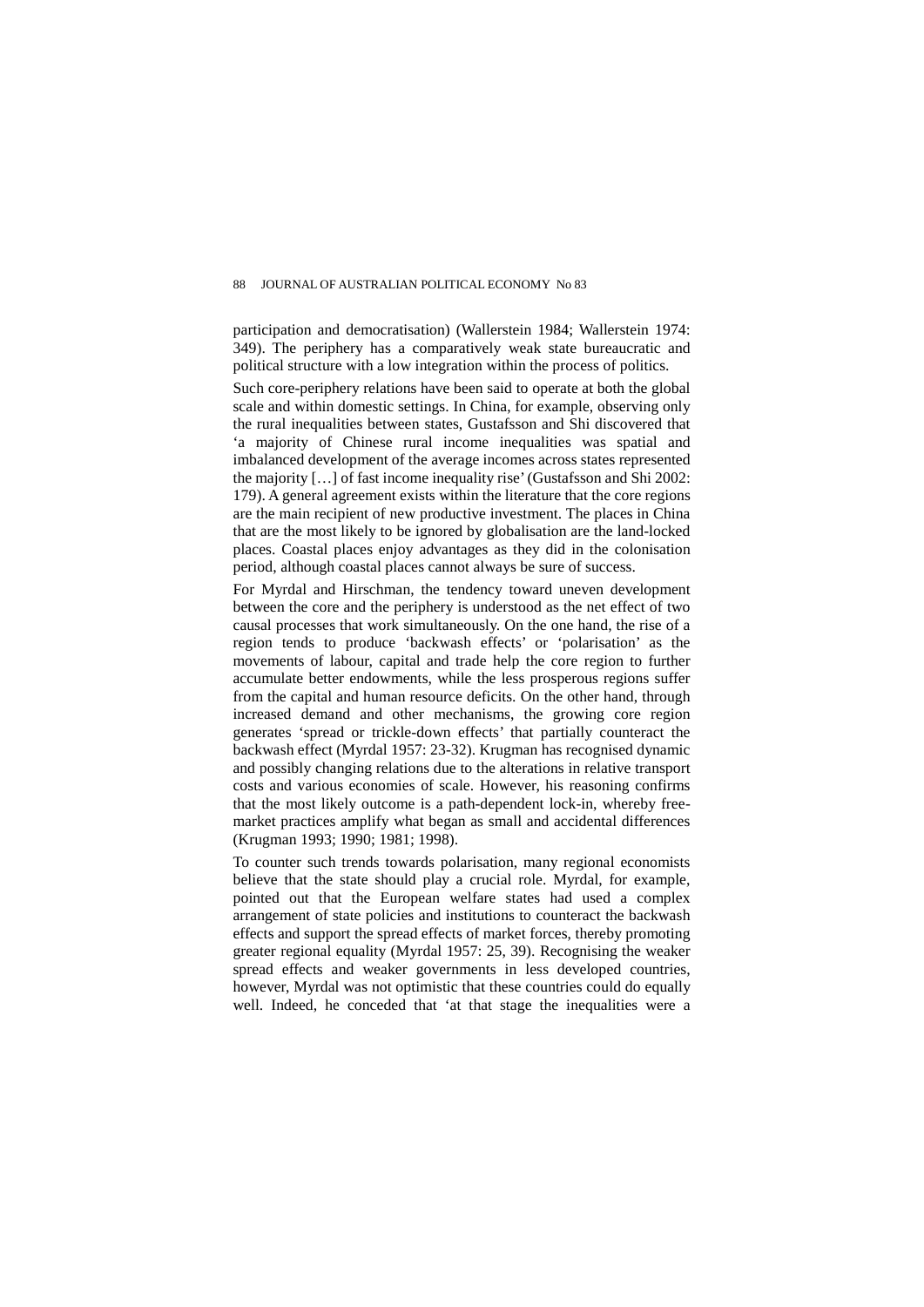necessary condition for progress, and perhaps also the lack of political democracy which made their continuation possible' (Myrdal 1957: 46). Nevertheless, he called for recognition that national integration toward greater social mobility and regional economic equality are the preconditions of achieving rapid and sustainable economic development. He stated that an underdeveloped country was supposed to utilise state economic growth policies and plans to strengthen the spread effects and promote regional equality (Myrdal 1957: 79-81). Later Friedmann put forward an 'agropolitan approach' to development, which to some extent drew on China's developmental experience in the 1970s. Friedmann called for a strong central government to balance increased power at district and regional levels to manage territorial tensions and conflicts. For Friedmann, 'the role of the state is at once protective, developmental, facilitative, regulatory, and redistributive' (Friedmann and Weaver 1979: 203).

The capability of the Chinese state to play such a role is a currently important question. From 1949, the central government in Beijing had been engaged in regional planning with the aim of achieving economic growth and social development objectives (Wang, Li, and Linge 1997). Since the era of pro-market reforms began in 1978, however, the patterns of regional disparity have become more problematic. With market economic reforms and extensive decentralisation of powers, the backwash effects have appeared to overwhelm the spread effects. As decentralisation has gradually proceeded in recent decades, the central government has no longer had the previous mechanisms, either politically or financially, at its disposal.

Contemporary scholars such as Golley (2007) suggest that China during the era of pro-market reform followed a strategy based on 'new economic geography'. The latter term relates to analysis deriving from Krugman's basic theoretical model (Krugman 1993; 1998). This model includes two economic sectors: agricultural production employing immobile labour producing at constant returns to scale, and a mobile industrial labour force producing at economies of scale, where the two types of labour also constitute the market for both goods. Depending on transport costs and consumer preferences, the model shows manufacturing production being concentrated in relatively few locations. It is this concentration of industry that defines a core, and the lack thereof that defines a periphery: this is a purely attributional definition (Lange and Quaas 2010).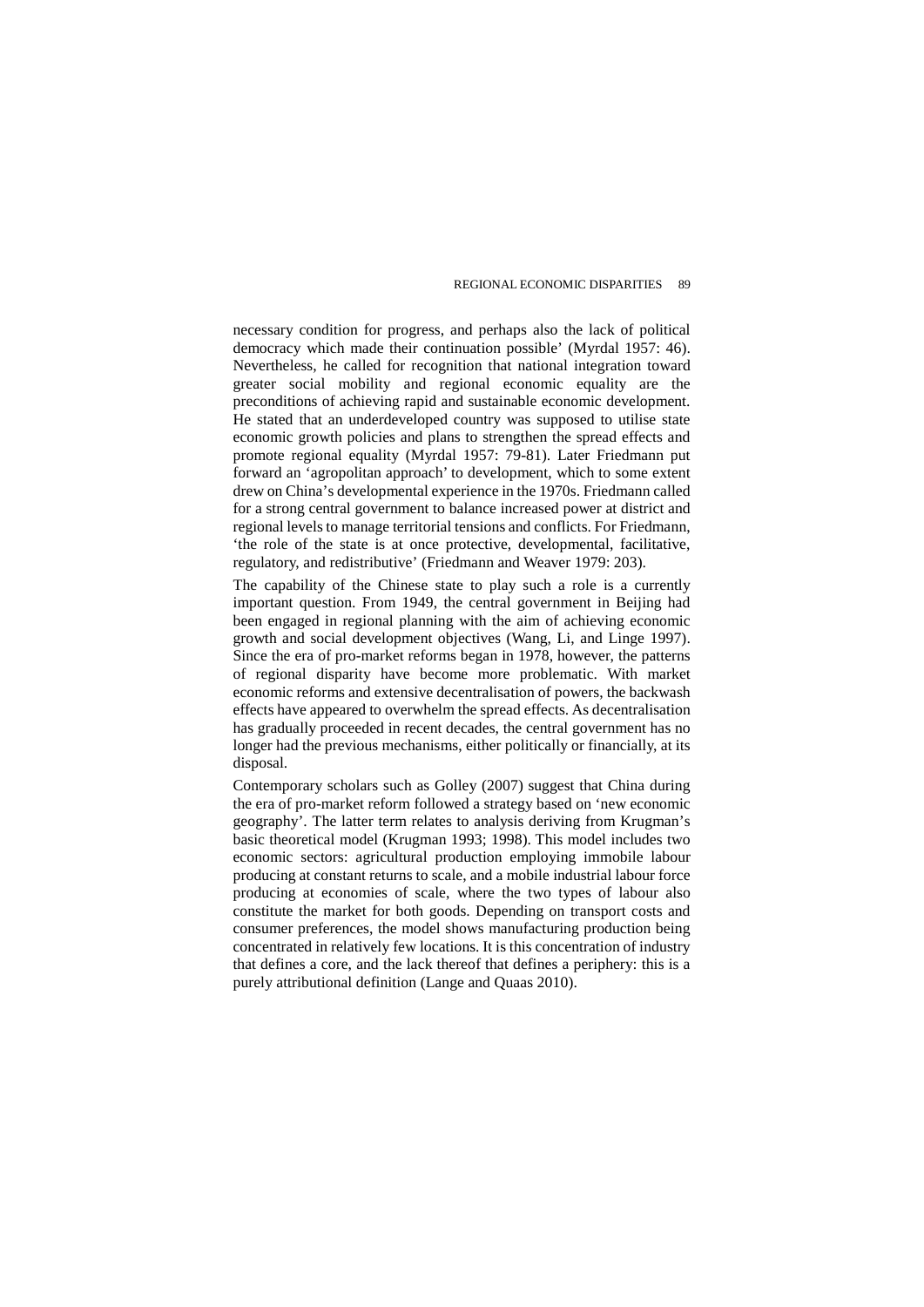According to Krugman and Venables (1990), production location relies strictly upon the comparison between centrifugal and centripetal force, determining which countries/regions can undergo the process of industry agglomeration (Krugman and Venables 1990). Centripetal force usually refers to a pecuniary externality that relies upon market interaction, rather than physical proximities. The increasing return to scale produces the geographical concentration of production. When the cost of transportation comes into play, appealing production locations are those that are near the suppliers and markets, if other variables are equal. The production concentration within those locations will then attract mobile production factors. For instance, employees have consumption opportunities and better jobs in locations with production concentration. The consequent labour force concentration results in more consumption within those regions, making these regions more appealing for the producer. Once regions have a high production share, the pattern may strengthen itself: regions become appealing for firms as a great number of other firms have already produced in these regions (not due to endowments of superior resources). On the other side, centrifugal forces work against agglomeration because of immobility among production factors including people, natural resource, and land. For example, production concentration within regions might raise housing prices and land rents and might result in environmental issues. Lack of migration of labour may push producers to choose a location near employees, and, meanwhile, spatially-dispersed factors may bring about a dispersed market that encourages firms to produce close to the consumers. Also, if immobile production factors (e.g. natural reservoirs and hydroelectric power stations) exist within surrounding places, firms from the 'core' might prefer to move there instead.

According to Yang, the prosperous places would intend to translate their economic muscle into political power, to better maintain their economic achievements (Yang 1997). If the system of political mobility is porous enough, then the rise in a region's economic fortune will also be likely to translate into improvement in that region's political influence in national politics. To secure the economic foundation of their power as well as other forms of political support, national politicians have a strong incentive to incorporate politicians from wealthy places. Greater representation of rich areas at the pinnacle of political power will, in turn, reinforce the process of cumulative causation in regional development that Myrdal has identified. Such patterns of regional elite representation have emerged in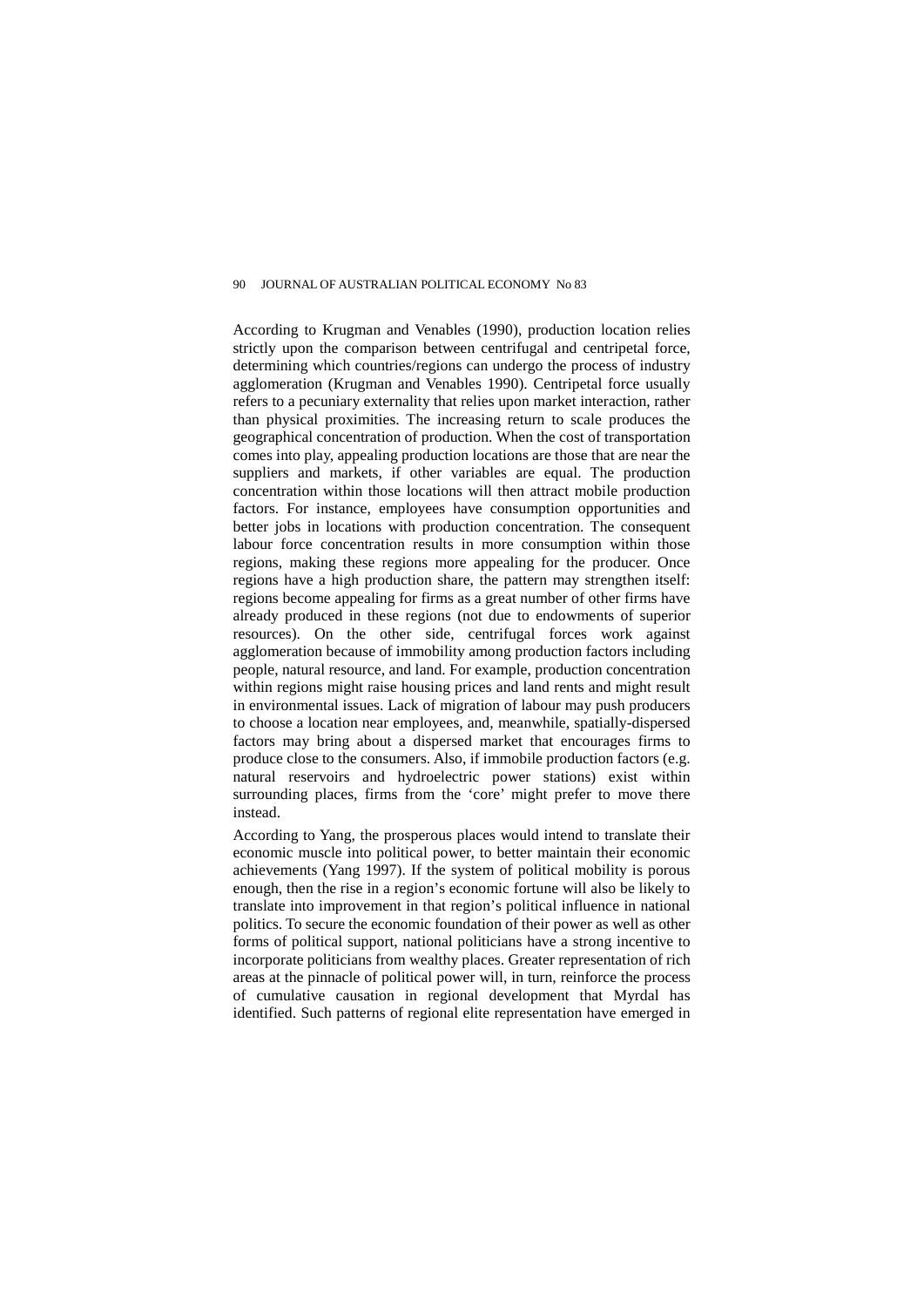China. Whereas Mao and a significant number of his senior colleagues hailed from the interior regions, the economically strong provinces have been the most politically preeminent since the economic reforms began in China.

Hirschman once characterised Myrdal's analysis as 'excessively dismal' (Hirschman 1958: 187). Instead, he argued that once regional polarisation has proceeded for some time 'a strong force leading to a turning point' will emerge and 'thoughtful policy of economy would play a role for situation correction' (Hirschman 1958: 187-190). The famous advocate of disequilibrium and unbalanced growth thereby posits that regional imbalances will unleash forces that tend toward some sort of spatial equilibrium (Yang 1997: 11). Hirschman's hypothesis was premised on the realisation of a distinctive elite career choice mechanism. He posited that, while a more prosperous region tends to produce elites who work in business, 'the country's poorer section in which careers in trade and industry are unpromising, usually produces, therefore, most successful politicians of the country and hence acquire spokesmen who are influential in governmental councils' (Hirschman 1958: 193). Moreover, owing to the rising influence of politicians originating from poor regions, 'the government will, to the best of its ability, attempt to counteract in part the polarisation effects resulting from market force operations' by counterbalancing emigration of capital and talent from the poor regions and offering special tax advantages and public investment in these areas (Hirschman 1958: 194).

This discussion of regional differentiation serves as an analytical foundation for explaining changes in China's regional development. However, we also have to consider how the patterns of regional development have changed before and during the period under discussion. Looking at China's post-Mao reforms and the ongoing realignment of central-local relationships helps to show the nature of these processes and the current challenges for reform.

# **Changing Chinese regional patterns**

Establishing one centrally planned economy in the 1950s equipped the Chinese political leaders with the levers of centrally directed investment and greatly facilitated its ability to channel investment to target areas (Yang 1997: 17). The Planning Commission in Beijing determined both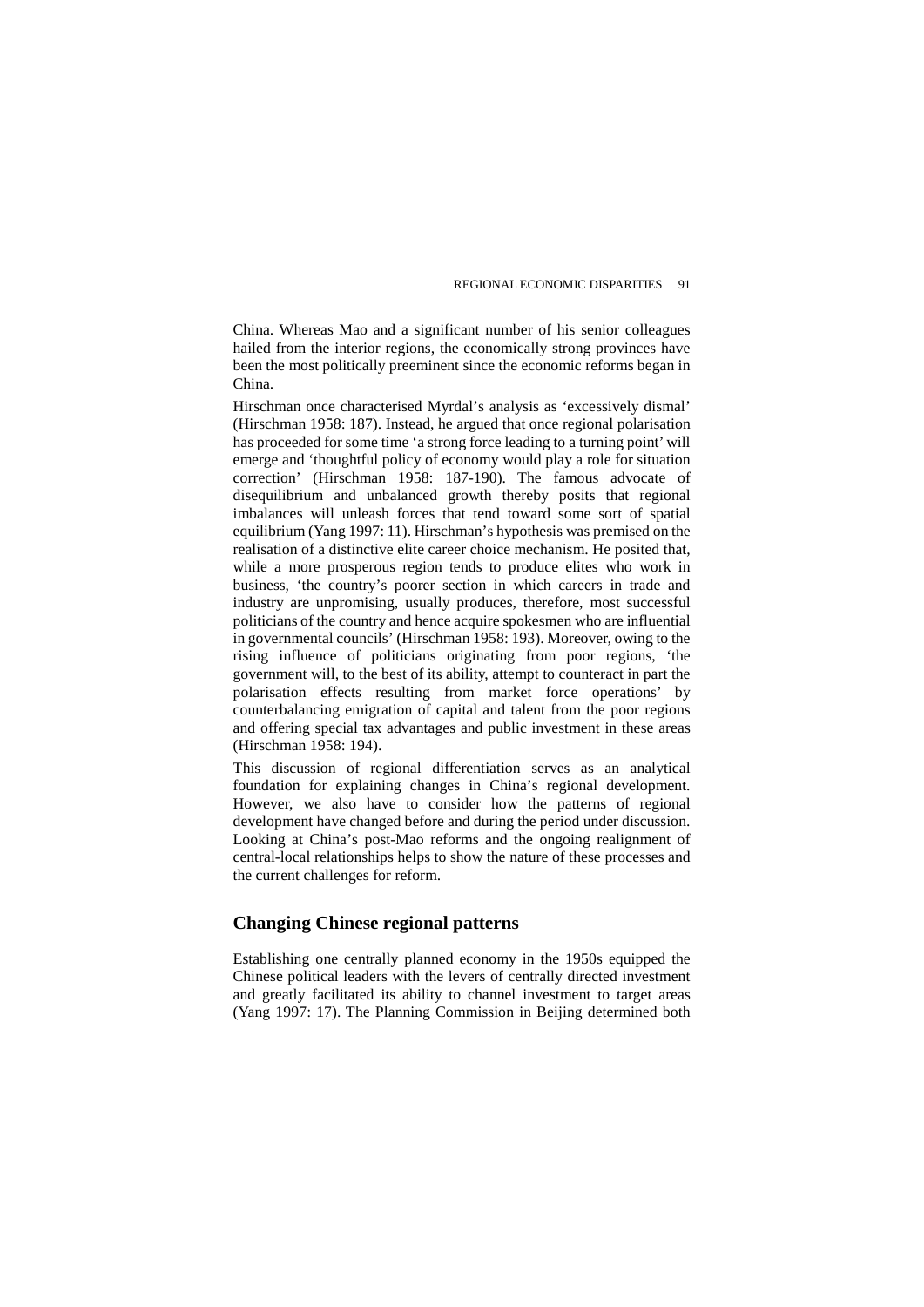local and central expenditure and revenue plans on an annual basis. The heavily centralised fiscal system was based on the principle of 'unified expenditure and unified revenue' (*tongshou tongzhi*), meaning that all government expenditures and revenue should go through the central government. Local governments possessed no independent budgets: instead, their budgets were monitored and formulated by Beijing in the same way as the central budget. In this system, while peripheral provinces such as Guangxi, Sichuan, and Yunnan received a large proportion of the fiscal resources allocated, investments obtained in medium and smallscale projects made some, but not decisive, impact on their economies (Hendrischke 1997: 31).

After several failed attempts to rebalance the economy, it was only after the reforms of 1978 that fundamental changes took place. Decentralisation in the 1980s required each local government to bear the primary responsibility for the economic development of their areas and to carry the burden of fiscal expenditure. Local governments played a more important role in offering public services during that time. Consequently, the financial power of local governments increased drastically, while the financial power of the centre fell.

The central government in Beijing turned to other forms of policy to redress regional disparities. Experiments with new regional forms were designed for overcoming existing obstacles to the inter-provincial economic activities, and for creating new economic activity centres. A large part of this new approach to regional development depended on interactions between other economic reforms and increasing trade between provinces. For instance, the cooperation among provinces aimed to facilitate the economic activities which cut across the administrative boundaries between provinces, thus encouraging inter-provincial linkages (Yang 1997: 48). Since 1980, by linking the poorer inland provinces with relatively well-off coastal ones, the problem could be resolved, as far as Beijing was concerned (Yang 1999: 202).

Beginning with the 7th Five-Year Plan (7FYP) in 1986, and with increased emphasis on the following FYPs, the focus of central-regional policy shifted from the coastal/central/western divide to the significance of what was called the Greater Regions, most of which included coastal and inland provinces (Jacob 2007: 109). These regions were expected to provide the coordination between richer and poorer provinces by facilitating horizontal links, as well as the division of labour based on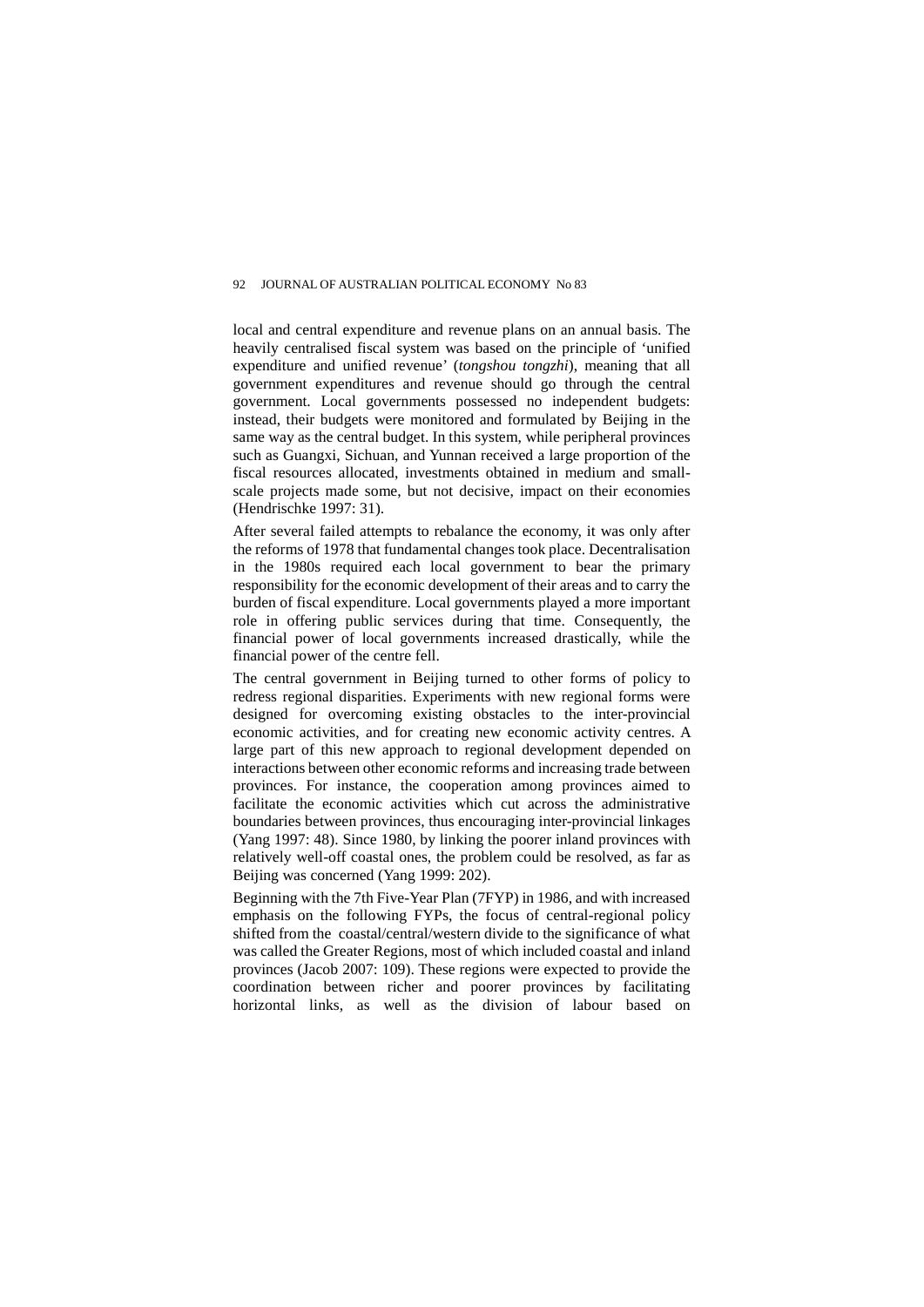complementarities among them (Yang 1997: 48). In policy terms, this was a significant readjustment from encouraging unequal development during much of the reform period to the demand for coordination and equalisation. In practical terms, however, this policy showed little effect, as inter-provincial interactions had no administrative power and were not able to reinforce regional integration vis-a-vis provincial governments. It did not reduce the differences in economic development between coastal and inland regions (Hendrischke 1999: 6).

A crucial obstacle lay in the decentralisation of both political and economic structures, particularly in the budget contracting system and the way its impacts on centre-provincial relations led to the emergence of local economic identities. The governments of local areas were motivated to seek the maximisation of revenue, resulting in copying investment projects, hence fierce competition. Local governments set up trade barriers for stopping production and goods resource flows. With local bank branches under their scrutiny, they also could obtain simple access to credit and neglect any negative macroeconomic results of their decisions (Gu and Chen 2002: 5). With much of the economic development monopolised at the provincial level, the central government also faced increasing difficulty in exercising macroeconomic controls, as central revenue came under pressure and the ratio of central investment in the total investment declined (Watson, Yang, and Jiao 1999).

In the 1980s, as central investment gradually lost its significance in local economic development, peripheral regions were the major victims in this political transition, since their capability was limited and highly dependent on central subsidies. Economic development in core regions, on the other hand, benefited as institutional constraints were lifted on farming-based households. Then, because state-owned enterprise restructuring and township and village enterprises led to a fast urban-based process of industrialisation in the early 1990s, urbanisation became an integral part of China's industrial agglomeration process and its unique transition from a planned economy to a market one. Initially, its 'open door policy' enhanced the climate of investment within coastal provinces. This started with special economic zone (SEZ) construction in 1980 within four cities in Fujian and Guangdong provinces, variants of which were subsequently extended to other coastal provinces, ultimately reaching each provincial capital in the 1990s. During the early 1990s, a formal status was accorded to the 'gradient development model', which considered western, central, and coastal regions as three ladders of economic development. Beginning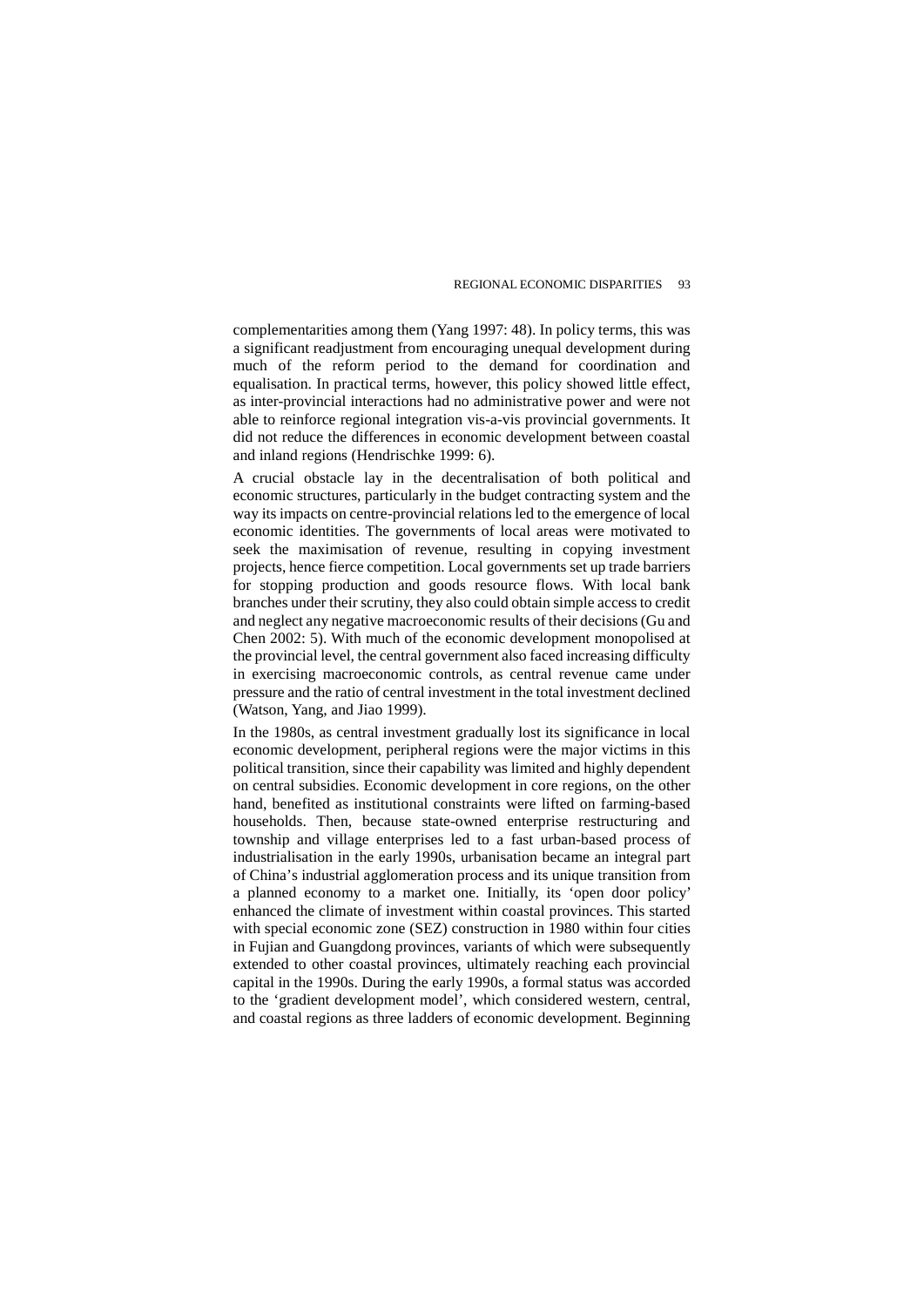development from the coast provided big benefits for the coastal area as the first reform mover. This was supplemented by the 'big inputs, big exports' strategy, centred within coastal regions, for stimulating trade of material processing and attracting foreign direct investment (FDI). Those preferential policies supported the natural geographic advantage of coastal regions, and coastal places took off as economic centres, while places in the western periphery were relatively laggard (Golley 2007).

Shifting fiscal policies also supported the open-door policy, which offered incentives to conduct experiments at an early reform stage in the coastal provinces of Fujian and Guangdong. This was enhanced by the incentive that favoured allocation of public investment to the provinces that had a stronger financing ability. Thus, the share of public capital expenditure that came to coastal provinces rose from around 50% during the middle 1980s to approximately 65% by the middle 1990s (Huang 2010).

Much of the increased financial resources provided support for major expansion of the communications and transportation networks of the country, initially along coastal places and then expanding to inner regions. This drastically decreased the effective distance between main internal markets and let competitive forces re-shape the industrial structure between provinces. By decreasing transport cost as a percentage of traded products' final prices, this helped to connect the main centres of production with external and internal customer markets. China has spent over 5% of its GDP on investment in transportation every year (some RMB 100 billion for the past few years), which is a record level, according to global standards related to its economic size (Huang 2010). During the early 1990s, a focus was also put on upgrading the logistical services of coastal cities to improve their connectivity with the outer world.

After 2000, more priority was given to investment in the infrastructure of the central and western regions, as reflected in highway mileage expansion of 45% between 1999-2004, compared with 30% for coastal areas (Huang 2010). Those investments have helped narrow the big regional differences in prices and wages which previously were fostered by vast distances and artificial provincial boundaries. With the deeper integration of markets, the industrial structure of provinces became more specialised, with highertech or more service-oriented industries concentrated in urban places of coastal regions, and domestically-oriented and resource-based industries expanded in a wider way. Furthermore, the urbanisation process that had started with agrarian reform and township and village enterprises (TVE)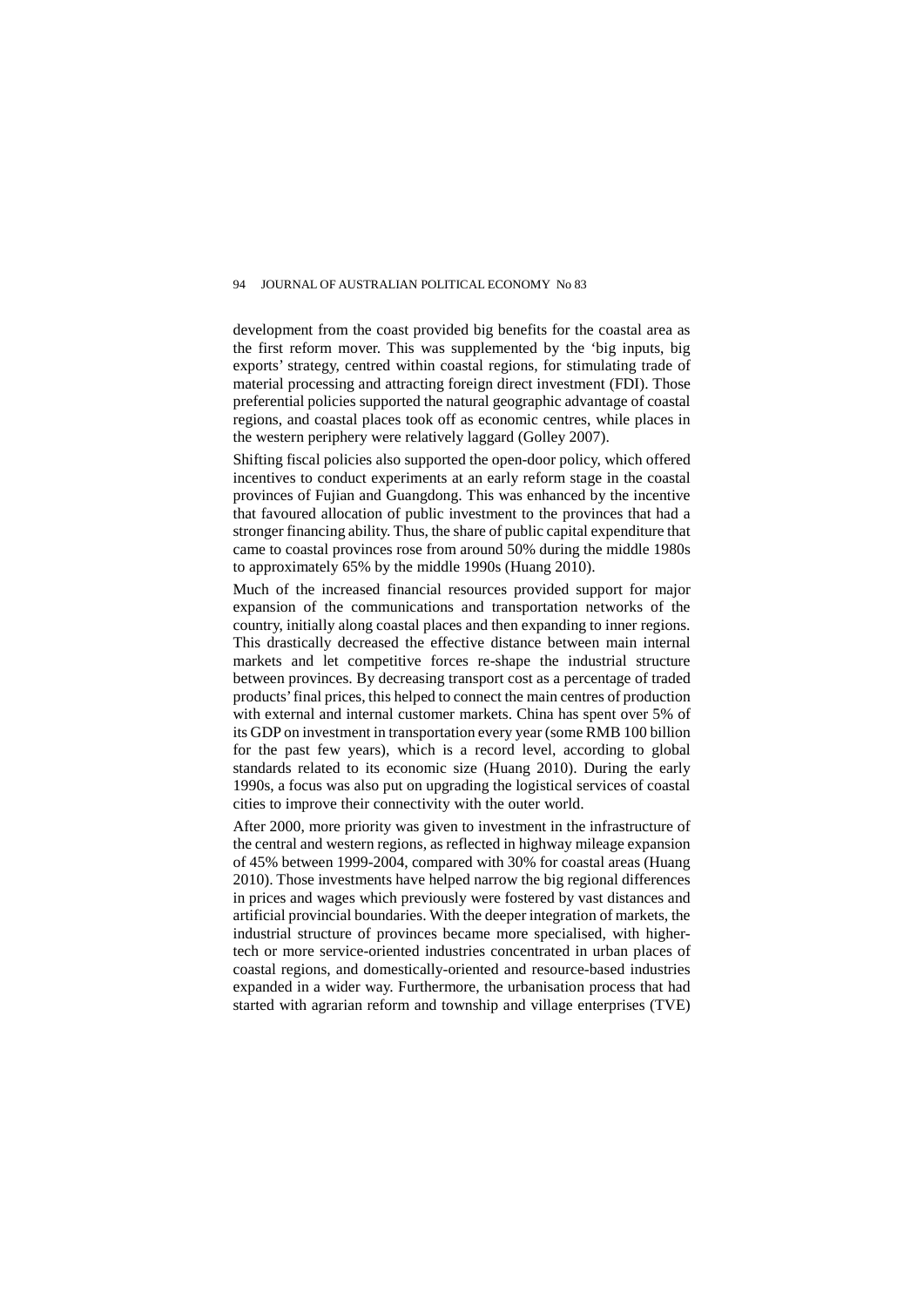attracted surplus labour forces from rural areas to more urbanised wagepaying activities. This ultimately resulted in a huge movement of migrant labour, estimated to be 150-180 million people, flowing across boundaries of regions and concentrating within major new commercial centres in the Bohai River Delta (BRD), the Yangtze River Delta (YRD), and the Pearl River Delta (PRD) (Huang 2010).

Competition between the developed and underdeveloped provinces reached a climax in the late 1980s in the form of industrial protectionism and blockades of raw materials and agricultural products on various interprovincial borders (Jacob 2007: 129). There were fears of the fragmentation of the Chinese economic system, and observers pointed out that there was considerably less economic integration between China's provinces than between European Union member countries (Yang 2014: 255).

However, during the transition to a socialist market economy, ad hoc and temporary economic and technical cooperation between provinces became more stable and focused on long-term growth, expanding from industrial projects to infrastructure development (Wang, Li, and Linge 1997). The gains of some areas were not necessarily at the cost of others (Breslin 1993: 149). In the middle of the commodity wars, there was already a steady rise in efforts by local authorities for promoting inter-regional cooperation. 'Special economic coordination' offices were established in each provincial unit to coordinate resource flows and jointly invest in the production of raw materials. To secure the raw materials their economies needed, most leadership of core provinces also entered into cooperation agreements with their counterparts in peripheral provinces (Yang 1997: 73).

The central government encouraged the process of cooperation and the flow of investments between the core and the periphery provinces in the interest of achieving mutual economic benefits. Furthermore, rising labour costs and land prices, energy shortages and environmental degradation meant that the core provinces had to leave labour- and resource-intensive industries to the periphery, while they focused more on high-tech and service industries (Yang and Wei 1996: 77-78). In the early 1980s, one of the proposals made to restructure Shanghai's economy was to move its traditional industries out to the neighbouring areas. The focus was on hightech industries and opening up to the outside world for ensuring the upgrade of its industries, particularly the export sectors. This policy was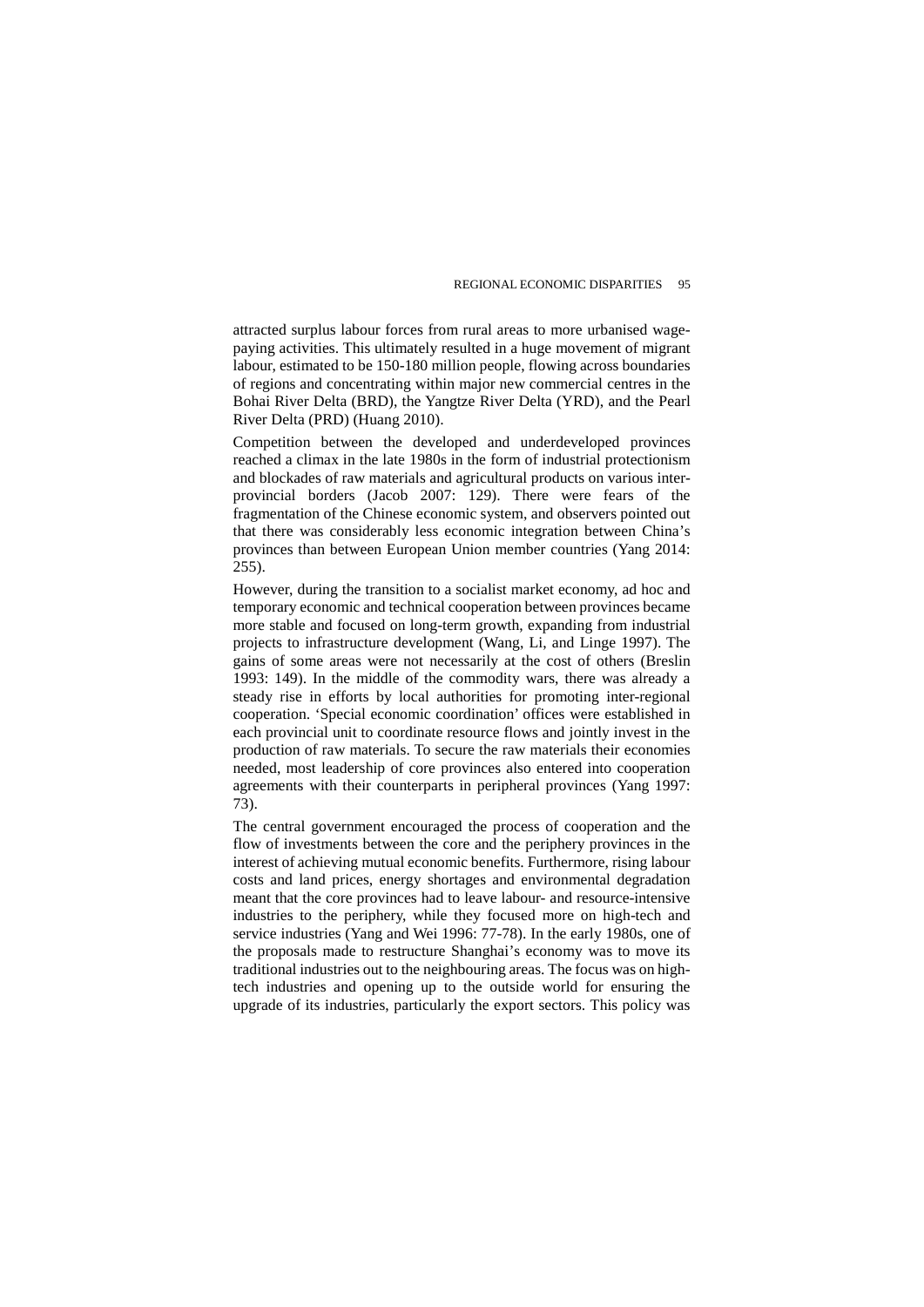called '*neilian waiji'* or 'linking with neighbours and pushing itself outward' (Lin 1998: 58). Such a development strategy for Shanghai continued into the 1990s (Lin 1998: 64).

In August 2013, Zhejiang also closed its last coal mine, deciding to depend completely upon other provinces for coal supplies. Zhejiang took the first step due to exhaustion of local supplies as well as its mining industry's low cost-effectiveness, and it signed long-term contracts with Shanxi and Inner Mongolia for ensuring that its coal supply was stable. Zhejiang was also encouraging local businesses to make investments in the mining industries of its neighbours Anhui, Jiangxi and Shandong (Shi 2013). Earlier in 1995, Guangdong had placed a moratorium on the construction of new coal, oil and gas power stations in the Pearl River Delta (PRD), as a way to handle environmental concerns. While Guangdong is the site of several new nuclear power stations, a large proportion of its energy supply continues to come from thermal power plants, meaning that, similar to Zhejiang, it also draws considerably on inter-provincial linkages (Rong, Li, Linge, and Forbes, 1997 48; Yang 1999: 201).

In short, since the reform process began in 1978, the central government has gradually loosened its grip on the issue of regional disparities. The reasons for doing so included the lack of fiscal power and changed developmental ideology. The result is intense inter-provincial competition and drastic escalation of uneven regional economic development. However, in recent years, cooperation between provinces themselves, especially between the better-off eastern coastal ones and their energyconcentrated western counterparts, has gradually taken place, accompanied by the centre's new ways of intervention.

# **Guangdong and Guangxi: a case study**

An example to illustrate the developments in China's inter-provincial relationship dynamics is the project of the Guangdong-Guangxi Interprovincial Pilot Cooperation Special Zone. It relates to the two provinces, whose location is shown opposite in Figure 1. The rationale for setting-up the Pilot Zone is that cooperation between the two neighbouring provinces could narrow the previous regional economic disparity between them, and increase overall economic prosperity.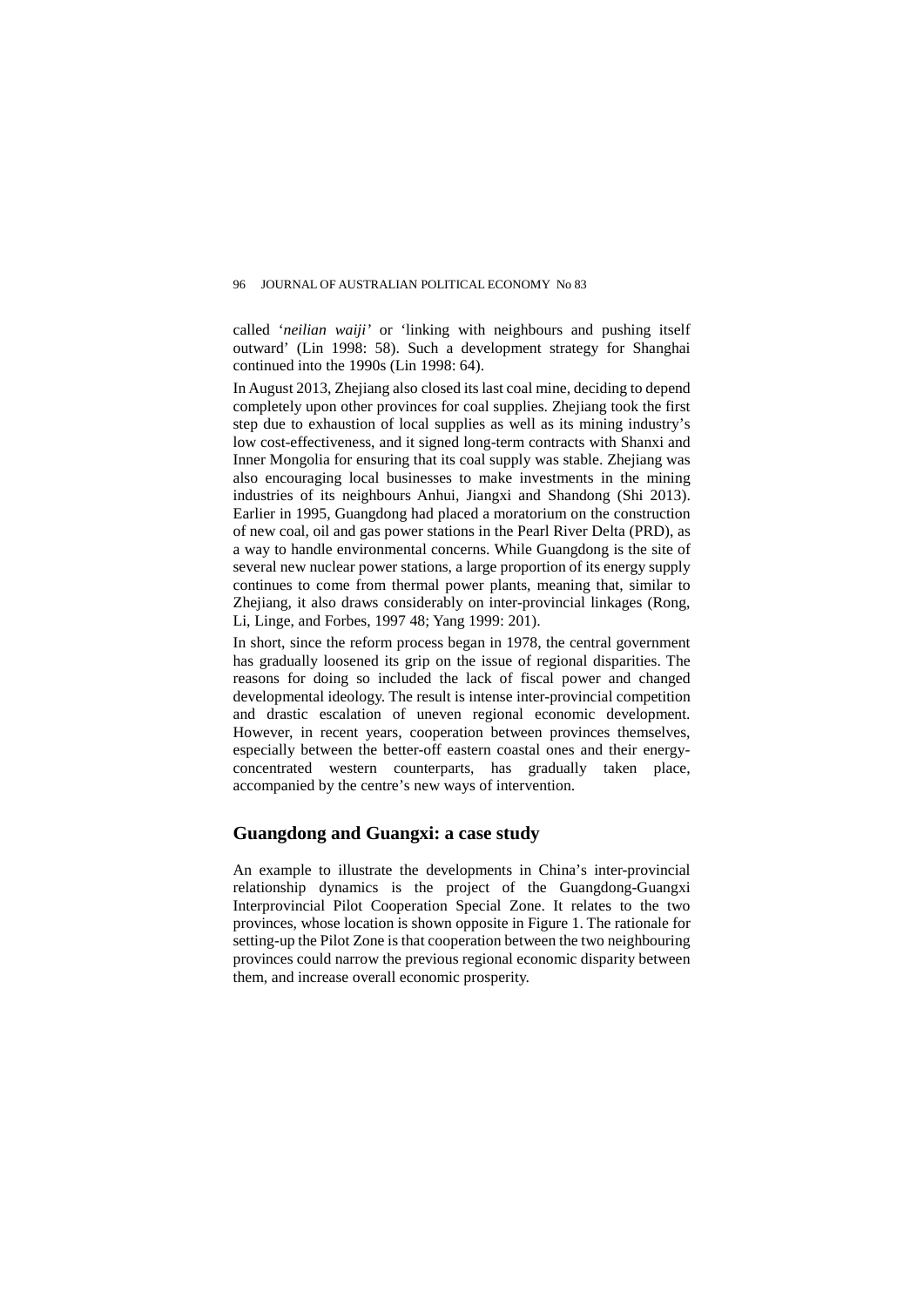

**Figure 1: Map of Guangxi and Guangdong (identifying the Pilot Zone's location)** 

*Source*: AAA Minerals International 2004

Guangdong has been a region of very rapid economic growth. However, persistent labour shortages and rising production costs, coupled with the limited land resources for the development in the Pearl River Delta (PRD) region, have led companies there to invest in the automation of their production facilities and increased operational efficiency. Some labourintensive enterprises have been relocated outside, going to countries or regions with more abundant labour supply and lower operating costs. A survey of Hong Kong-owned companies in the PRD, carried out by the Chinese Manufacturers' Association of Hong Kong (CMA), demonstrated that 32% of such companies were considering to move their production activities to a more remote part of Guangdong, to another region within China, back to Hong Kong or relocating to another country entirely (CMA 2013).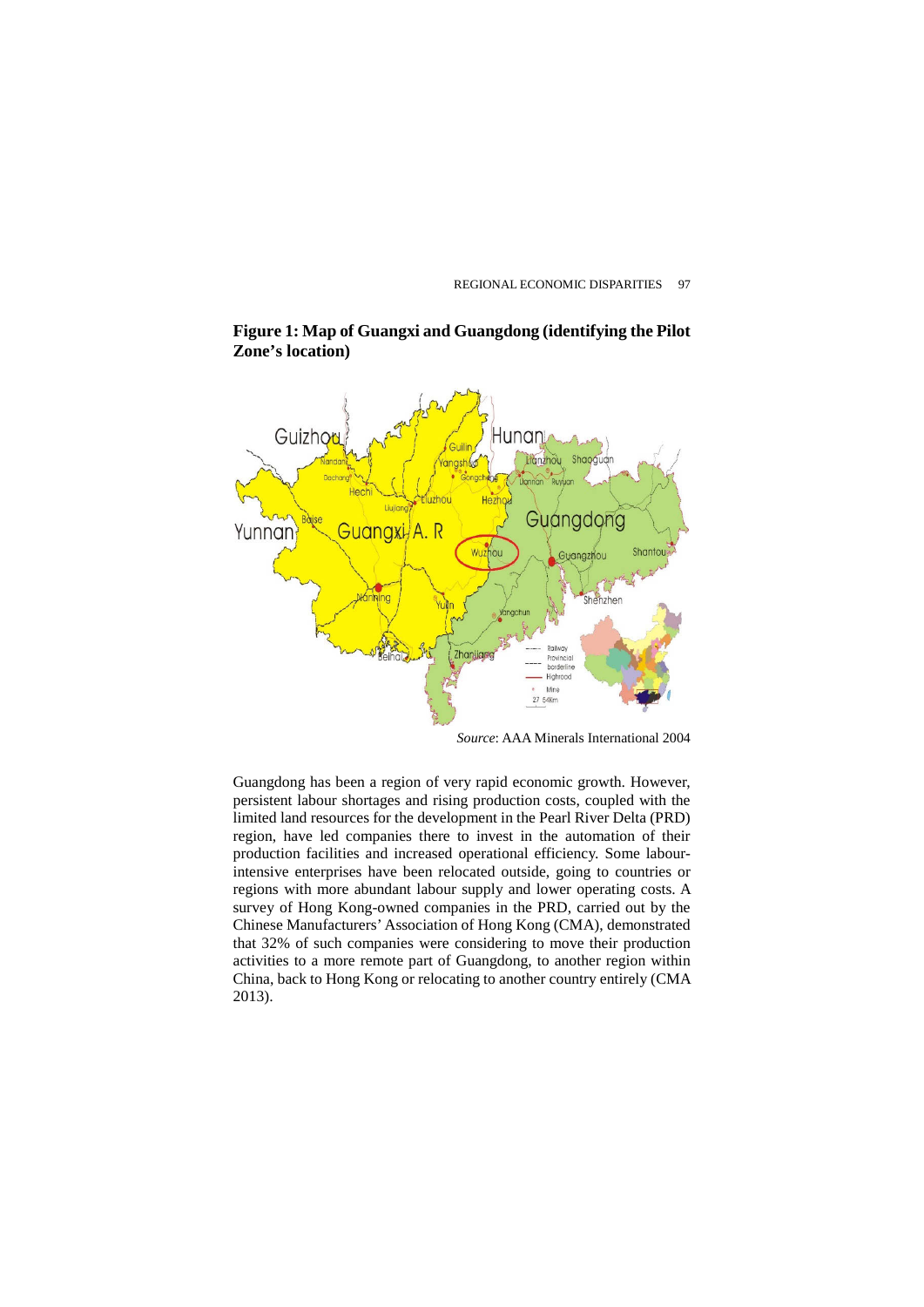In October 2010, the National Development and Reform Commission of the People's Republic of China (NDRC) established a demonstration zone, including Wuzhou city (and three other cities: Guigang, Hezhou, and Yulin), with the express purpose of relocating the industries from Guangdong to Guangxi (HKTDC 2015). According to figures from the Wuzhou Municipal Bureau of Commerce, approximately 1,040 enterprises from eastern Guangdong relocated their production plants to Wuzhou after 2010. With the *Zhujiang-Xijiang Economic Belt Development Plan* becoming a national strategy, Guangxi has been further encouraged to accommodate any Guangdong industries looking to relocate. In October 2014, Guangdong and Guangxi jointly signed the *Guangdong-Guangxi Interprovincial Pilot Cooperation Special Zone Implementation Plan* (HKTDC 2015). This plan accelerated the construction of the Pilot Zone and its neighbouring areas in a series of phases and is formulated to test a new type of cooperation between provinces regarding industrial relocation.

The Guangdong-Guangxi Interprovincial Pilot Cooperation Special Zone (Pilot Zone) consists of the development zone and the Main Zone (as shown in Figure 2). With the boundary between Zhaoqing and Wuzhou as the central axis of it, the Main Zone covers an area of 100km2 in total and spans Xijiang River's two banks (GGCZ Management Committee 2017). Serving as the administration, office and integrated management centre for the Pilot Zone as well, the Main Zone will also form part of the Pilot Zone's logistics base, linking up with the Wuzhou Round City Highway, Lijiazhuang wharf and the commercial logistics park being planned for Zhaoqing (GGCZ Management Committee 2017). The focus of the Main Zone will be put on developing a specific range of industries, especially the electronic information, food production, forestry products and chemicals, biotechnology, emerging materials, equipment manufacturing, medical and health, energy saving as well as environmental protection.

Through the cooperation between Guangdong and Guangxi, and between Zhaoqing and Wuzhou, an interprovincial zone development management model has been built, with 'the province/region as the engine, the city as the main body, and independent operation' (GGCZ Management Committee 2017). A joint conference, under the auspices of the mayors of both cities, serves as the decision-making body for the construction and development of the Pilot Zone. This joint conference is responsible for planning, building, managing and operating the Pilot Zone, which is in line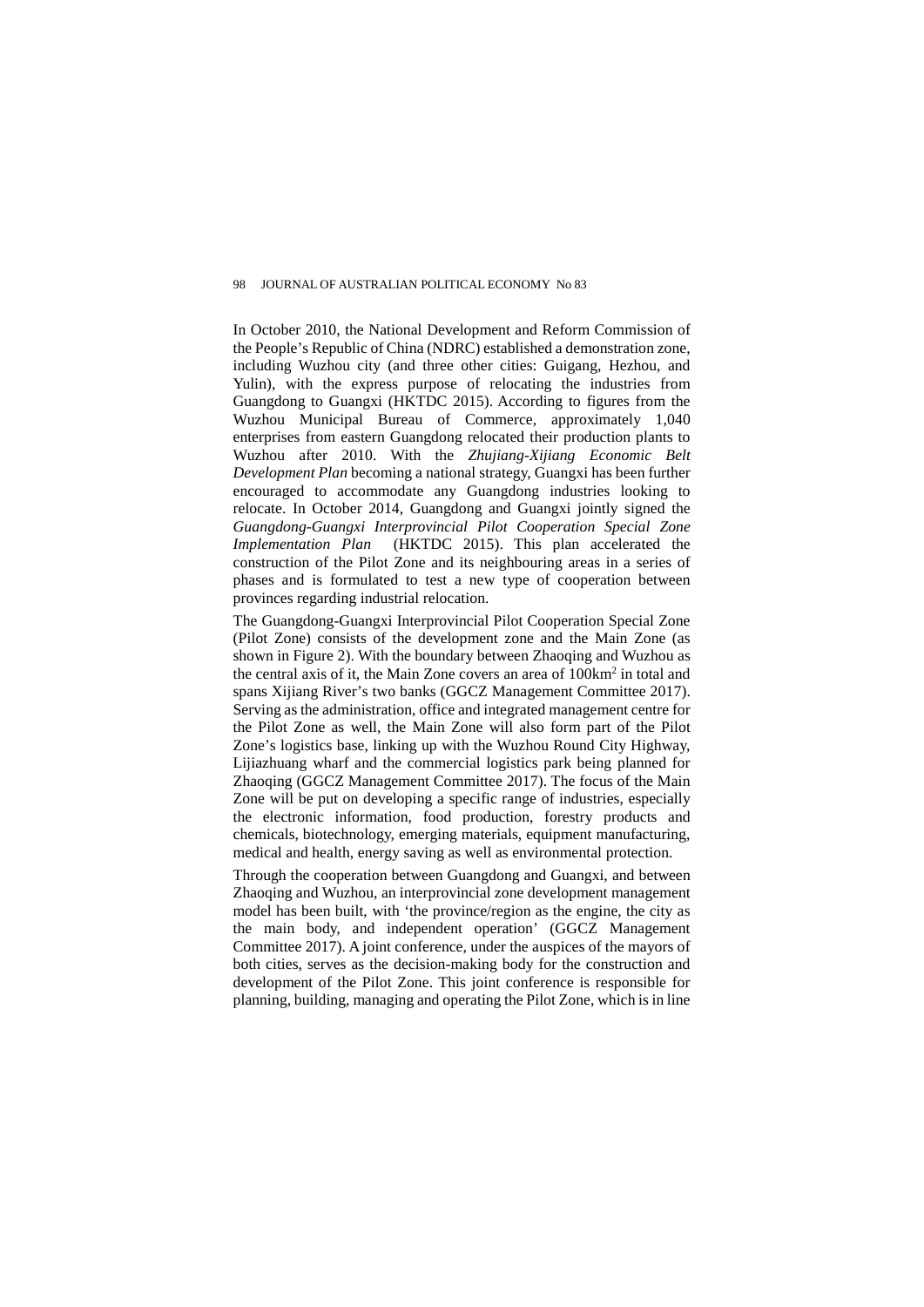with Guangdong and Guangxi's commitment to break administrative boundaries, implement unified planning for industrial development and infrastructure construction, as well as to formulate a unified policy for attracting enterprises to the Zone.

# **Figure 2: Guangdong-Guangxi Interprovincial Pilot Cooperation Special Zone**



*Source:* HKTDC 2015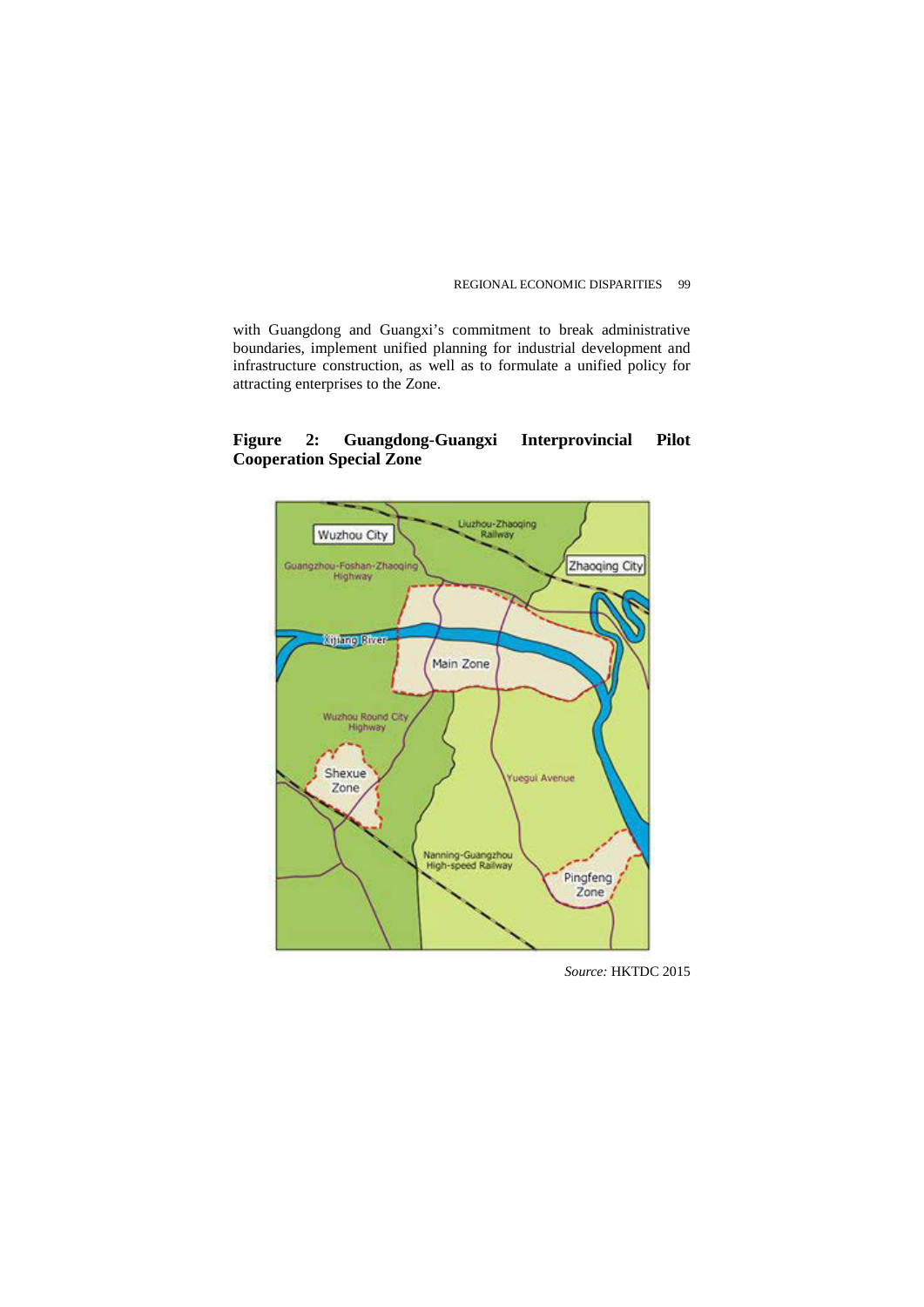What makes this Pilot Zone special is that enterprises operating there can enjoy the benefits of the existing preferential policies of both Guangdong, which belongs to the core region, and Guangxi Zhuang Autonomous Region, which is a peripheral region, according to the Western Development Initiative (WDI) criteria. For instance, the income tax rate of Guangdong business is 25%, but under WDI, Guangxi-based industries operating in several designated categories can claim a 15% preferential income tax rate (NDRC 2014). Wuzhou-registered enterprises in the Pilot Zone are entitled to this lower tax rate. In addition to tax breaks, under the *Several Opinions on Further Advancing the Work of Industrial Transfer* (General Office of People's Government of Guangdong Province, 2010), this Pilot Zone also allows industrial projects falling into the encouraged category in the *Catalogue for Guiding Industrial Restructuring in Guangdong Province*. Moreover, enterprises can acquire industrial land at 70% of the minimum standard of land price, which helps lower the landuse costs for enterprises.

# *Economic performance*

# **Table 1: Gross Domestic Product per Capita – Guangdong; Guangxi; Guangxi's ratio to Guangdong; National average (numbers in RMB)**

| Year | Guangdong<br>(core) | Guangxi<br>(periphery) | Ratio to<br>Guangdong<br>$($ %) | <b>National</b><br>average |
|------|---------------------|------------------------|---------------------------------|----------------------------|
| 1952 | 101                 | 67                     | 66.3                            | 119                        |
| 1978 | 370                 | 225                    | 60.8                            | 385                        |
| 1994 | 6,530               | 2,675                  | 50.0                            | 4,081                      |
| 2016 | 72.787              | 37,876                 | 52.0                            | 53,935                     |

*Source*: State Statistic Bureau of China 2018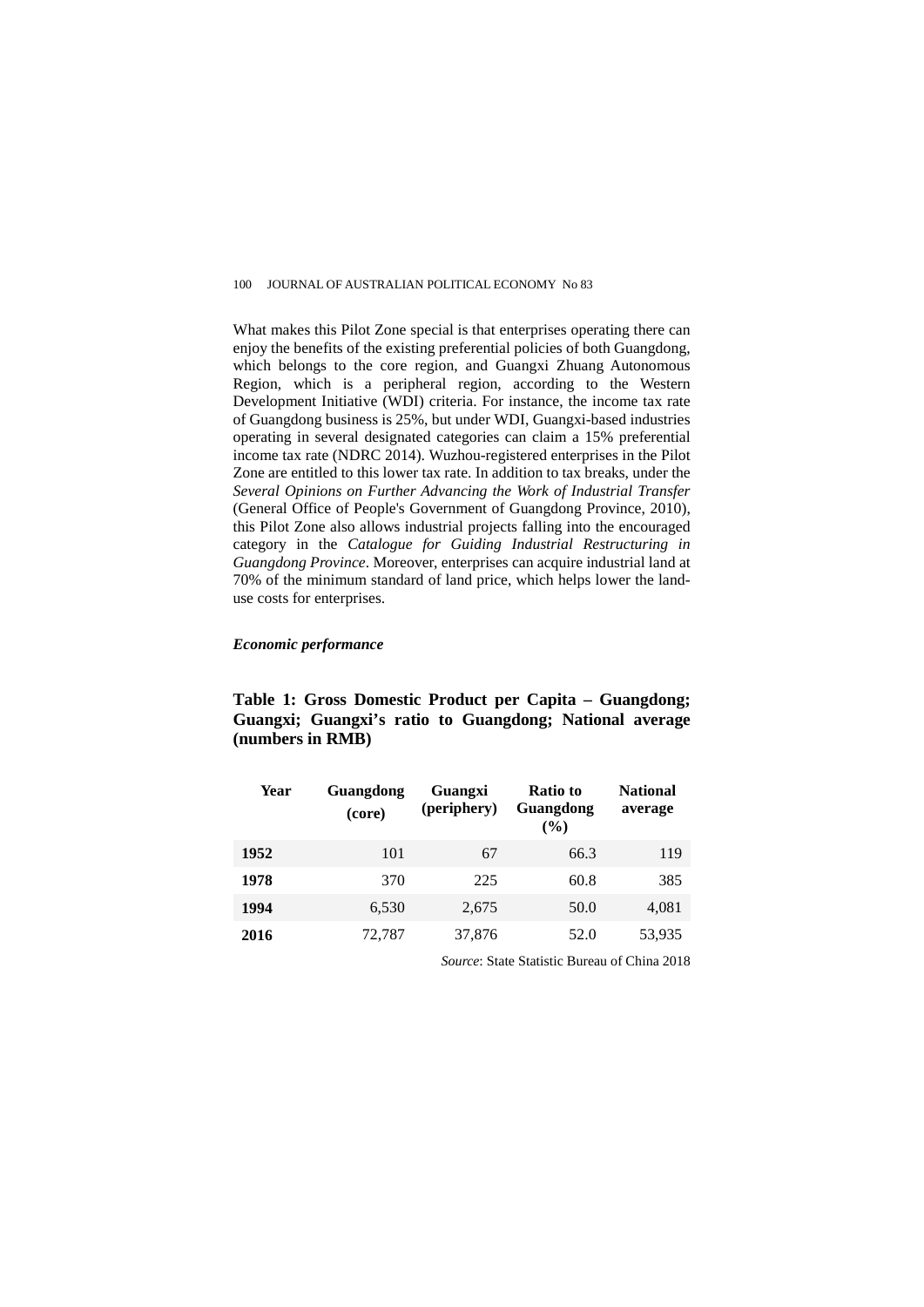Table 1 shows the different economic conditions of both Guangxi and Guangdong provinces since the formation of the PRC. It shows the phenomenal economic growth performance in both provinces and a changing gap in their relative economic performances. The data shows China's GDP per capita growing 46 times larger over the 64 year period. Guangdong's grew 75 times larger; while Guangxi's grew 56 times larger. The 2016 figures show the improved relative economic performance of the latter region, although the absolute size of the gap between average incomes in the two provinces has continued to widen.

There is already much study of the successful Guangdong story, but the struggle for neighbouring Guangxi's economic development is less well documented. Traditionally, Guangxi was a remote and isolated part of China. Despite its political significance in modern Chinese history, there is not much to say about its economic integration in pre-1949 history, except that the opium trading route passed through the province (Lary 1974). Guangxi's exogenous factor-based development history started from here: due to its peripheral position, both economically and politically, instead of becoming a relatively independent development powerhouse itself, the province's economic role was fixed as a passageway between the inland southwest provinces and coastal Guangdong, while under the central government's financial support (Yeung and Shen 2004).

# *Incentives for both provinces*

Between the late 1960s and early 1970s, the central government in Beijing started the 'Third Front' strategy (*sanxian jianshe*). As a coastal provincial region, Guangxi has been granted preferential policies since 1984. However, genuine advance in economic reform, opening up and development only started after 1992 (Yeung and Shen 2004). Because it adjoins Guangdong and bordering Vietnam in the west, Guangxi is the only region in the Chinese periphery that shares both a land border and a sea link with an ASEAN country. The possible growth of the ASEAN economy and the shared cultural background (e.g. Cantonese is commonly spoken in Guangxi) are factors that Guangdong businesses could capitalise on. With the Western Development Initiative (*xibu dakaifa*) currently being vigorously implemented, Guangxi has been specially earmarked by the central government in Beijing as the preferred destination for industries relocating from Guangdong. Recently, an increased number of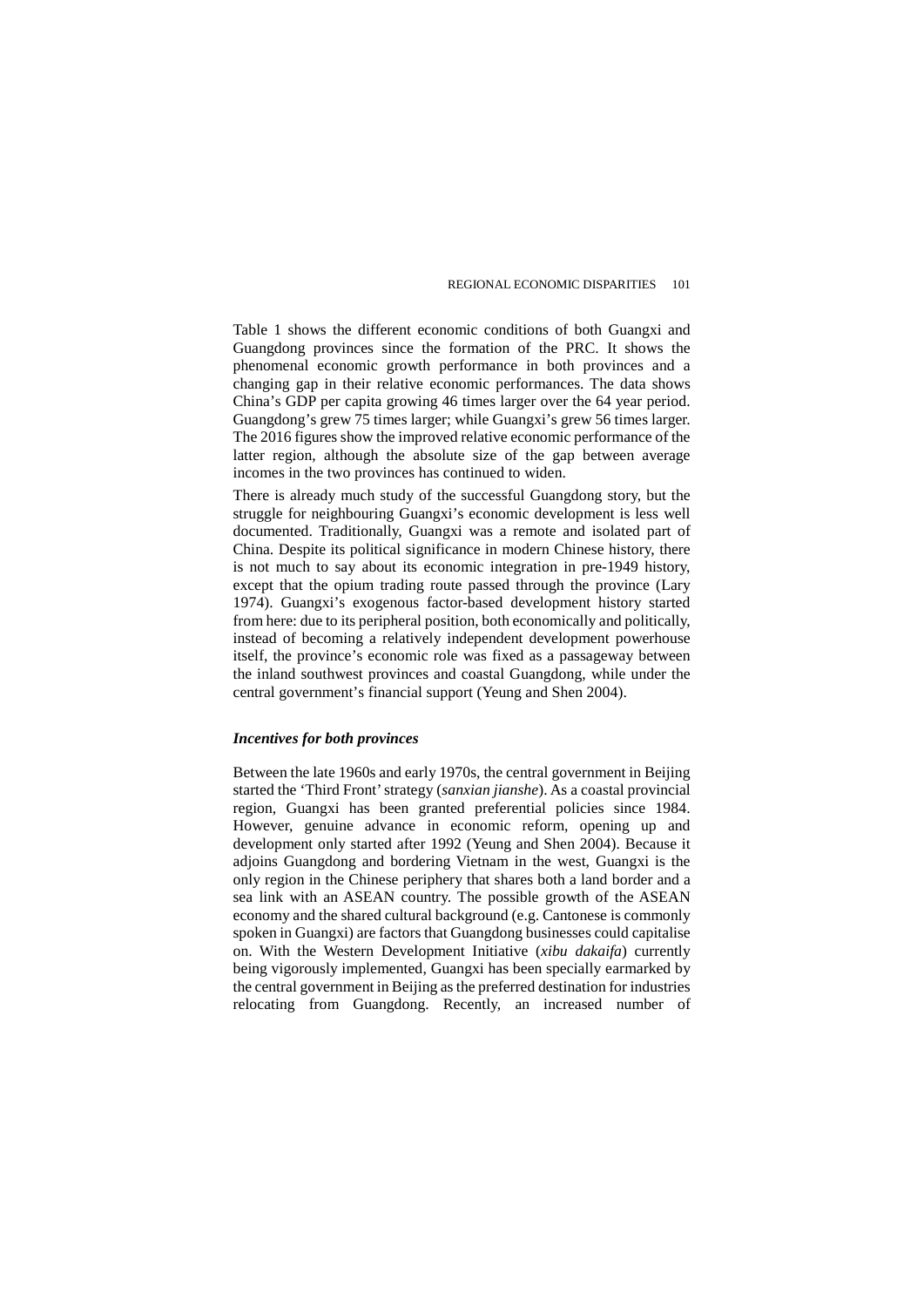Guangdong's labour-intensive, export-oriented, and high energy consumption industries are about to either expand or relocate their factories and production lines into Guangxi.

How much of Guangxi's economic growth is generated by its endogenous capability remains in question. One particular figure worth mentioning is the difference between one region's 'regular resident population' (*changzhu renkou*) and 'registered resident population' (*huji renkou*). Due to China's current household registration (hukou) system<sup>[1](#page-16-0)</sup>, 'regular resident' in general means all the people who live in the region, including people with non-local *hukou*; 'registered resident' on the other hand, only means the people with local *hukou.* The numerical difference between the two can be used as an indicator of each region's migration status, as shown in Table 2.

|  |  |                                                           | Table 2: Regular and Registered Resident Population |
|--|--|-----------------------------------------------------------|-----------------------------------------------------|
|  |  | Difference of Guangdong and Guangxi (numbers in millions) |                                                     |

| Year | <b>Guangdong</b>    |                        | Guangxi             |                        |
|------|---------------------|------------------------|---------------------|------------------------|
|      | Regular<br>resident | Registered<br>resident | Regular<br>resident | Registered<br>resident |
| 2005 | 91.94               | 78.99                  | 46.60               | 49.25                  |
| 2011 | 105.05              | 86.37                  | 46.45               | 51.99                  |
| 2017 | 111.69              | 93.16                  | 48.85               | 56.00                  |

*Source*: Guangdong Statistic Bureau 2018; Guangxi Statistic Bureau 2018

Unlike Guangdong, whose regular resident population is always more than its registered resident population (meaning that more people would like to move in to seek jobs etc.), people from Guangxi in recent years prefer to move out from the region. This finding is consistent with Myrdal and Krugman's arguments in the earlier section about labour polarisation and concentration: Guangxi's economic development is indeed facing fundamental, endogenous source problems. Compared with several other

 $\overline{a}$ 

<span id="page-16-0"></span><sup>1</sup> For a better understanding about China's *Hukou* system, please see Daniel Goodkind and Loraine A. West's *China's Floating Population: Definitions, Data and Recent Findings* (Goodkind and West 2002).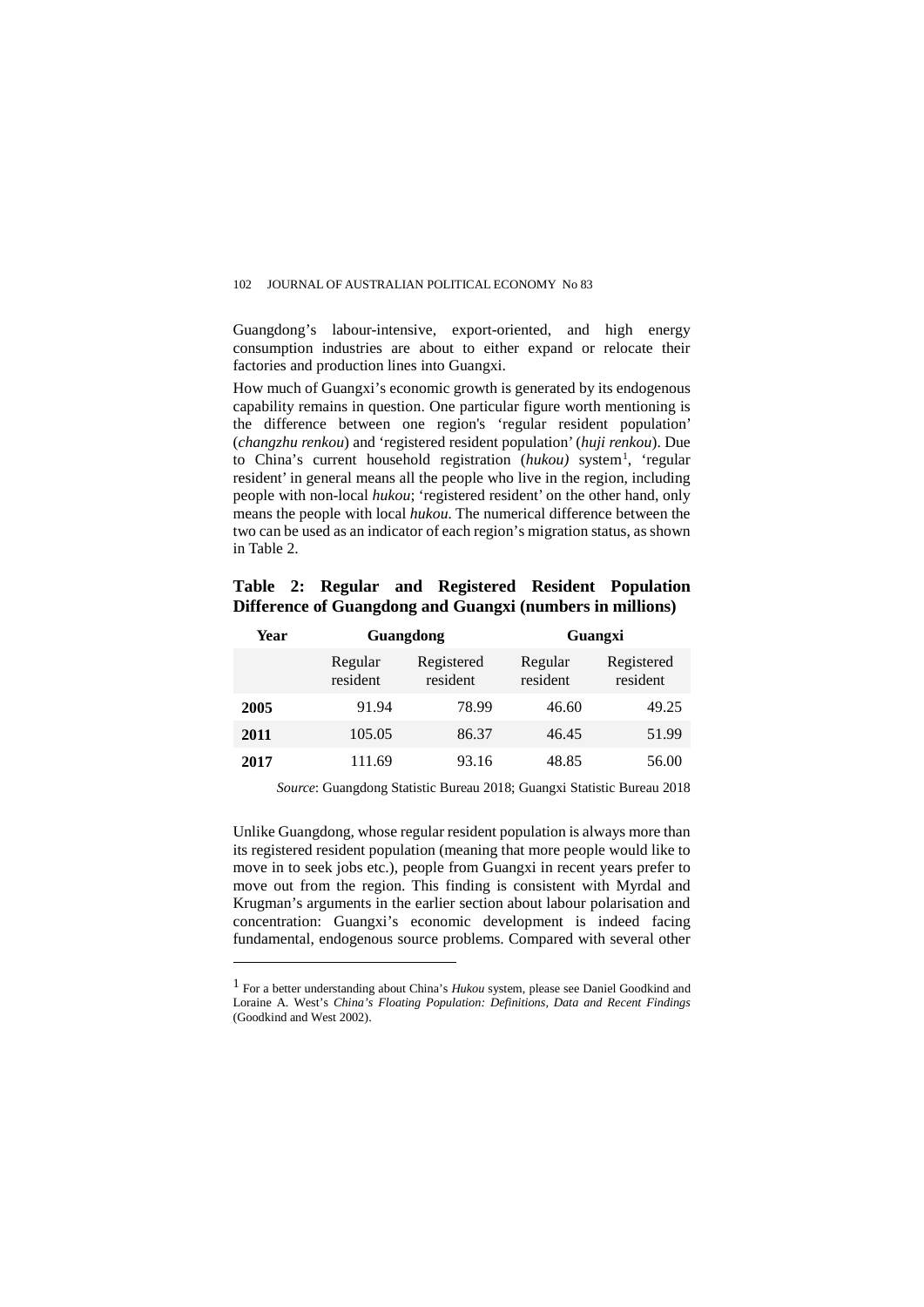coastal provinces, Guangxi has been perceived as economically lagging. Its growth, however, has been gathering pace lately, following China's efforts to develop its western regions. In July 2014, the State Council elevated the *Zhujiang-Xijiang Economic Belt Development Plan* to the national strategic level. This move accelerated its programme of road and waterway construction, and further improved the layout of inland ports, to help transform the Zhujiang-Xijiang Corridor into a core, comprehensive channel for waterway logistics, while strengthening its supporting functions of rivers and ports in Guangdong and Guangxi. In short, the cooperation with Guangdong could be yet another opportunity for Guangxi to enhance its economic capability.

For Guangdong, on the other hand, its motive for promoting the concept of the Pilot Zone lies in the constraints it faces on sustainable industrialisation, including the province's troublesome industrial upgrading process, and an ever-increasing gap between the PRD region and the rest of Guangdong (the city in question here, Zhaoqing, is in the western part of this province). Within just over two decades, due to successful reforms and its proximity to Hong Kong and South East Asia, the PRD has successfully turned itself from an agricultural backwater into a juggernaut in light manufacturing.

Nevertheless, this 'world factory' was formed mainly by a combination of business service, technology, foreign investment, and endless low-priced labour of the inland provinces. To date, it has produced competitivelypriced goods rather than innovative products. Its focus on value-added manufacturing has caused the economy of PRD to be at the quite low end of a global value chain. After years of extensive growth and excessive competition, PRD is beginning to experience, at various degrees, bottlenecks and a lack of resources, including the supply of labour, particularly skilled labour, and available land. It is perceived that the significant disadvantages of the PRD, compared with the other two Chinese economic powerhouses, the Yangtze River Delta (YRD) and Bohai Rim Region (BRR), are its less versatile factors of production, lack of comprehensive service industry, and a small and uneven hinterland, economically speaking (Zhang 2008). If PRD wants to maintain its vitality, it needs to upgrade its industries and expand its hinterland.

Another institutional aspect that cannot be neglected is the central-local politics. Since the campaign of the Western Development Initiative was launched, any cooperation between the eastern coastal provinces and their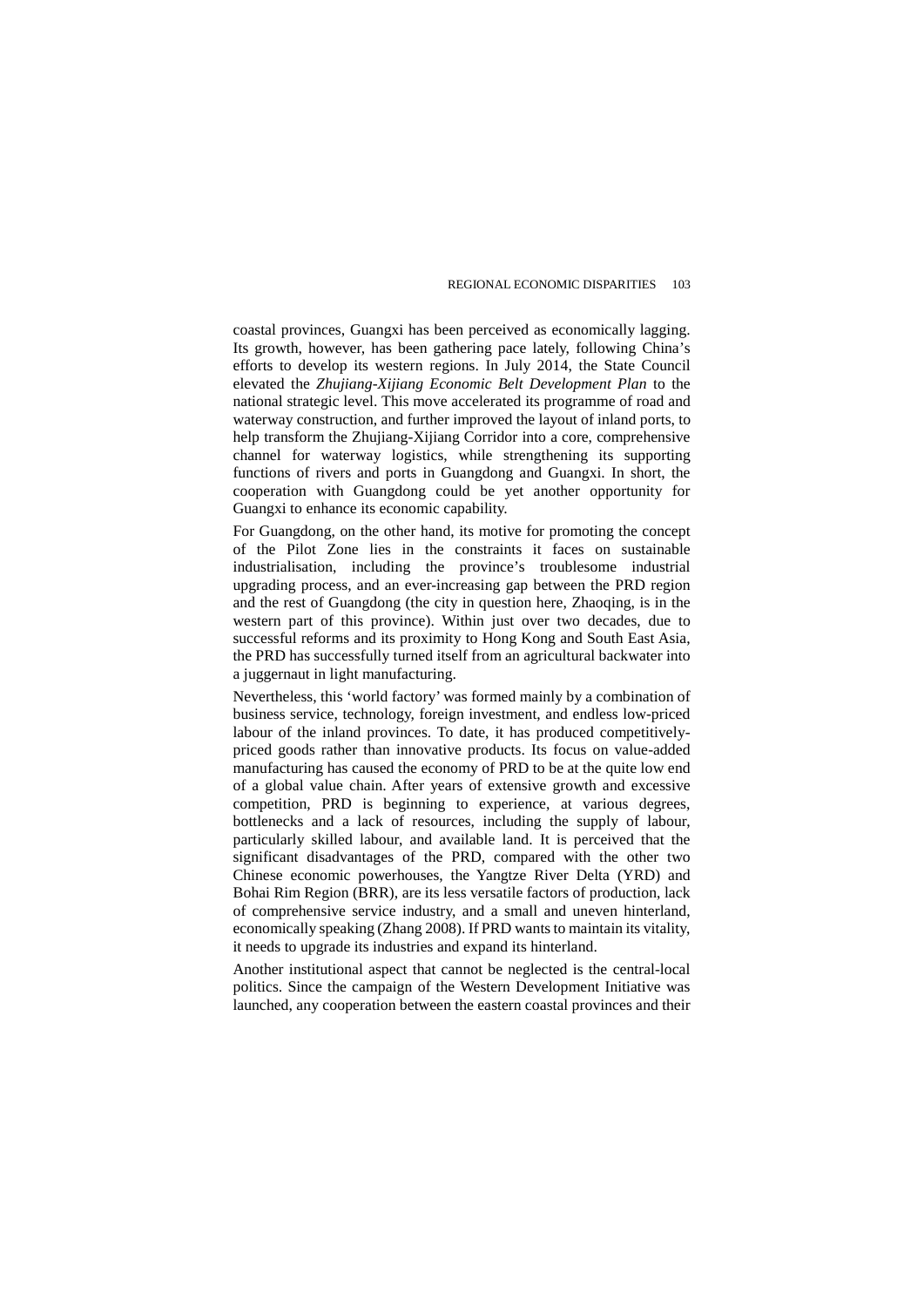western counterparts has been widely publicised. Because WDI is such a 'big state-led' campaign, despite suggestions of China's gradually federalised economic system<sup>[2](#page-18-0)</sup>, the local governments generally would not hesitate to engage in '*bandwagoning*' to launch their development initiatives (Wang 2014). The two provinces, Guangdong and Guangxi, have been partners in both economic cooperation and poverty alleviation for many years, having a positive attitude towards such participation that cannot be assumed to exist in other areas.

In sum, despite political pressures from the central government, one could argue that the intra-provincial cooperation between Guangdong and Guangxi in establishing the Pilot Zone is largely based on their mutual economic interest in the local level. Chung Jae Ho calls it 'reciprocity' (Chung 2016: 135). This seems to answer Myrdal and Yang's concerns about core regions cumulating too much political and economic power: as long as the central government and the local governments from the periphery play their cards well (in this case, emphasising the complementarity of both provinces), it is quite possible to facilitate mutually beneficial cooperation between core and periphery regions.

#### *Conflicting interests*

 $\overline{a}$ 

During the implementation process of the Pilot Zone cooperation, however, difficulties were encountered, the most challenging of which is the issue of coordination. The Pilot Zone itself has not integrated comprehensively into one organic entity. Despite its 'joint venture' appearance, both provinces and cities have different incentives and agendas, leading to an increasingly fragmented project.

Discussions of Guangdong's successes tend to overlook the fact that the dynamic PRD region is the primary driver of the province's economic growth. When the PRD embarked on fast growth after implementing the preferential policies that central government granted, it began to forge ahead much more rapidly compared with the province's other parts. The gap between the prosperous PRD and the poorer mountainous counties in the hinterland has attracted the attention of provincial leadership. To handle this disparity, state agencies adopted several strategies. In 2008, the

<span id="page-18-0"></span> $<sup>2</sup>$  For a better understanding about China's unitary political system, please see Guangbin</sup> Yang's *Decentralization and Central-Local Relations in Reform-Era China* (Yang 2014)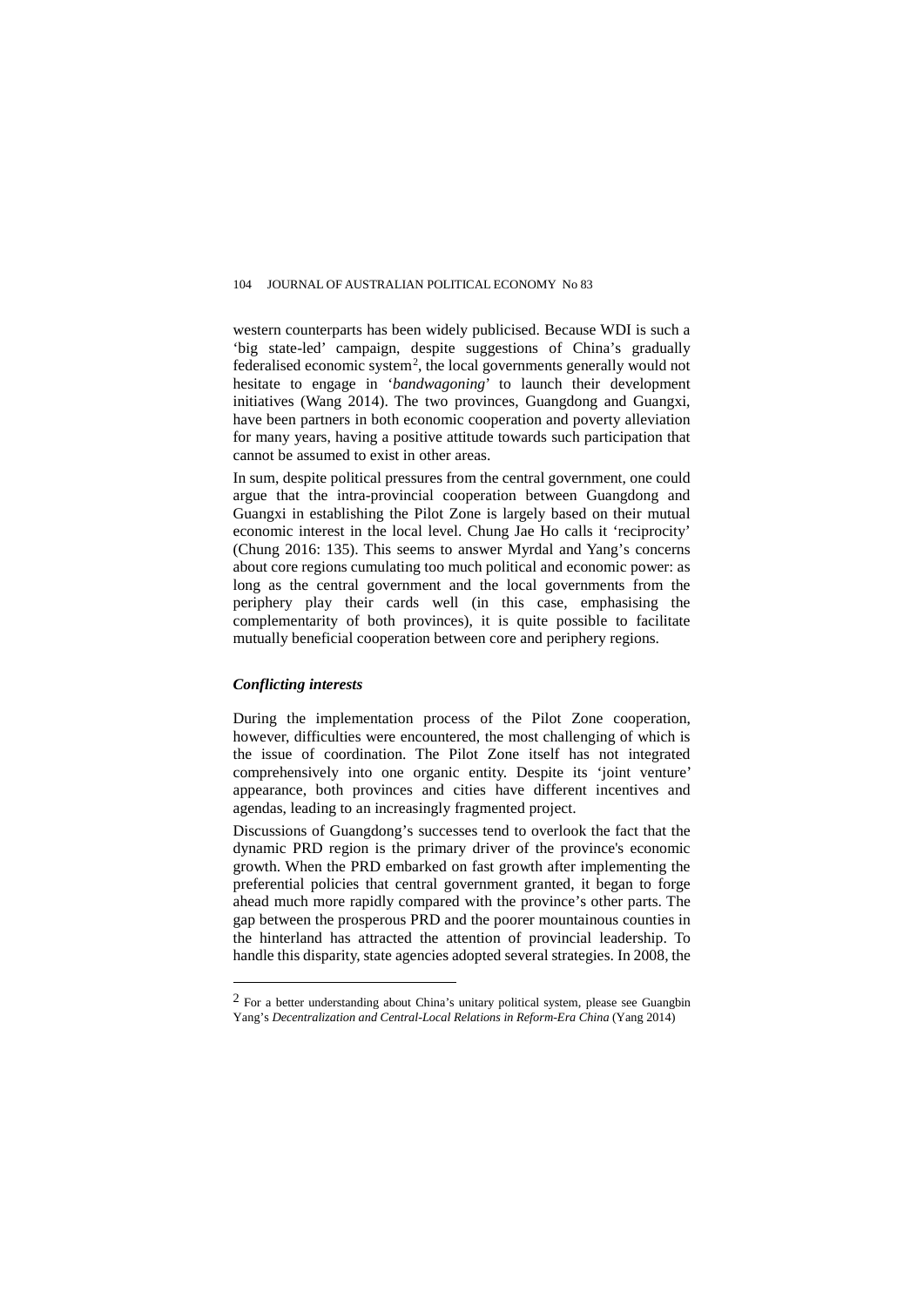State Council endorsed *The Outline Plan for the Reform and Development of the Pearl River Delta* (The State Council of the People's Republic of China 2008). This plan states that the influence of the PRD should promote the 'dual relocation' of industries and labour force for mobilising the industrial development of eastern and western Guangdong and their neighbouring peripheral regions, hence forming multiple tiers of industrial clusters through the integration of factor endowments. Based on the plan, the provincial government introduced the *Guiding Opinions on Promoting the Revitalisation and Development of Western Guangdong Region* in 2009 to facilitate the integration between western Guangdong and the PRD (Guangdong Development and Reform Committee 2009).

All the plans above mean that western Guangdong seems a better choice as a destination for industrial transfer than eastern Guangxi. From the perspective of the provincial government, Zhaoqing (which is situated partially inside the PRD) has already been a relatively better-off city in the region. Moreover, because the other half of the Pilot Zone is out of its jurisdiction, the provincial government of Guangdong does not have the incentive to either transfer its industry or put significant resources into the Pilot Zone as a whole, especially with Wuzhou now becoming more competitive in attracting transferring industries and investments.

Furthermore, for Guangdong, the limited land resources for PRD development are becoming a bottleneck to its upgrading progress. It is crucial for it to get rid of traditional high energy consumption and low value-added industries as fast as possible. The city of Dongguan, for example, recently closed 72 factories in the papermaking industry, which had 5,300 million tonnes of paper production capability (Paper.com.cn 2016). According to a local source, the local government bought all the assets with more than 1 billion RMB, in exchange for the land they occupied. Meanwhile, the city contracted with numerous firms in high value-added businesses, such as the design industry, to fill the void. The profit those new companies are about to generate in one year exceeds profit made in the conventional papermaking industry since it started.

The PRD local governments still needed to sell equipment left by the previous businesses after the upgrade. Some of it would end up in newly established companies in industrial transfer zones, especially in those that have less strict environmental protection regulations, which poses another problem. Guangdong, as a relatively developed region, needs to upgrade its industry and abandon heavily polluting ones. Guangxi accommodates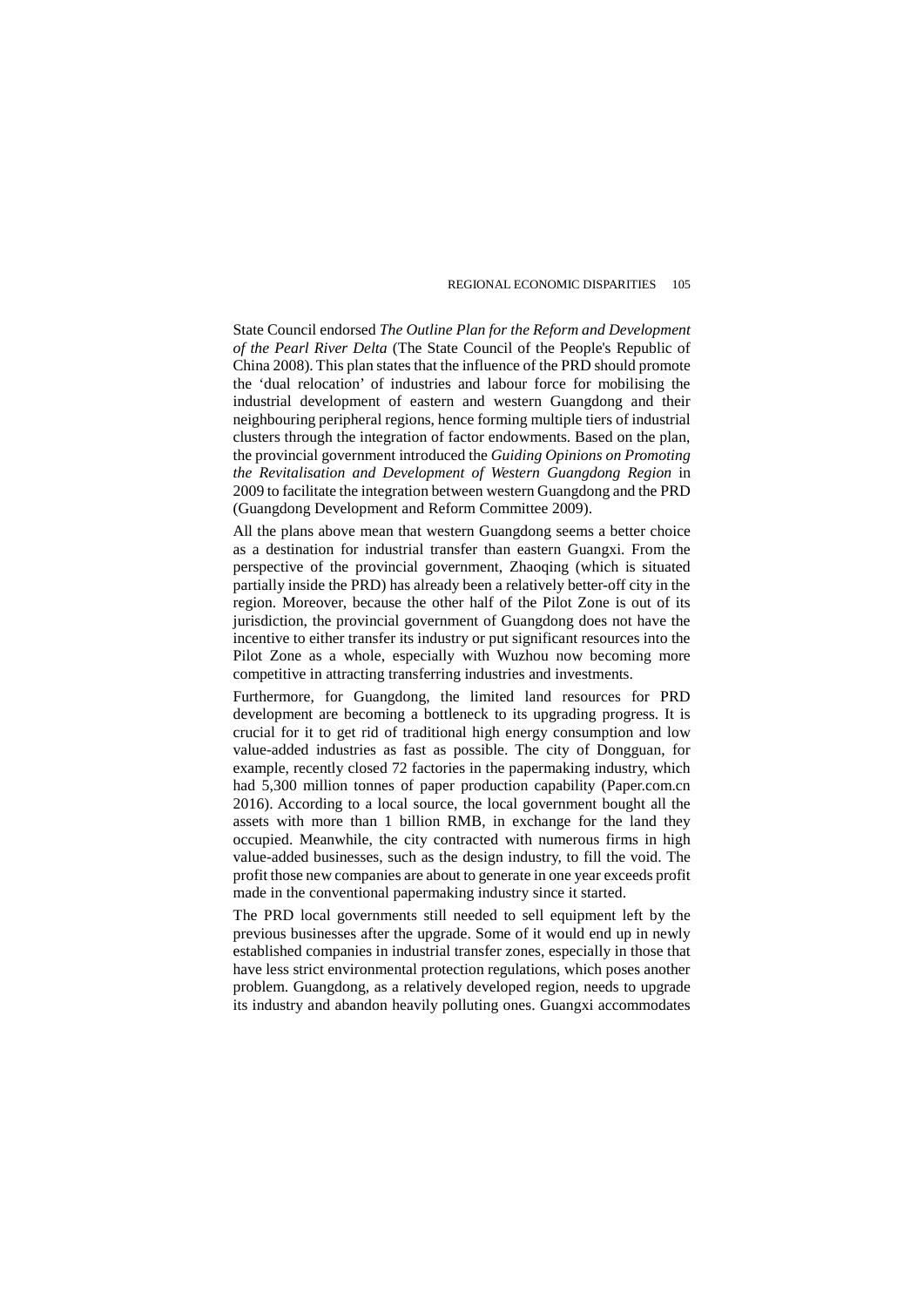many of those low-end, polluting industries from Guangdong. Geographically, Guangxi is located upstream of Guangdong, meaning that if Guangxi's environmental regulations are not as strict as Guangdong, this would jeopardise Guangdong's efforts to improve and reinforce its environmental quality. But if Guangxi raises environmental protection standards, who is going to compensate for the local economic loss?

A recent and ongoing development in the environmental sphere might provide useful insight. In March 2016, both the Ministry of Environmental Protection and Ministry of Finance held a conference to implement the establishment of a horizontal eco-compensation mechanism (Xinhua News Agency 2016). This mechanism is one institutional arrangement for regulating economic interest between ecological destructors, beneficiaries and protectors, by methods including transfer payments, taxes and fees, as well as other market and fiscal measures based on ecosystems' service value, ecological protection cost and development opportunity cost (Liu 2012; Wang, Wan, and Zhang 2006). A three-party joint operation, negotiated between the two provinces, coordinated and partially financed by central institutions, could avoid both the problems of a lack of top design and unappreciated local participation.

The Pilot Zone also needs to meet other challenges affecting the development programmes of both provincial governments. For Guangdong, its other hinterland regions require attention as well. Guangxi also needs to focus on developing the Beibu Gulf Economic Rim. These projects have high estimated costs and can generate contradictory results. For instance, Guangdong could choose to transfer its old industries from PRD to its northern hinterland instead of Zhaoqing or Wuzhou. All the above conflicting interests cannot be easily resolved without mediation and coordination.

A core-periphery power struggle also arises from the development of Eastern Guangxi as a recipient of transferred industry from Guangdong PRD. Guangxi, due to its abundant hydroelectric capacity, has the country's three major hydropower bases, yet its electricity prices remain one of the highest among all the western/periphery provinces, even some core provinces, including Guangdong (see table 3). One reason is the ownership of those hydroelectric power stations. While physically they are in Guangxi, they were built primarily by funds from Guangdong electricity companies. As a result, Guangdong enjoys better deals compared with Guangxi (21st Century Business Herald 2013). This high cost of electricity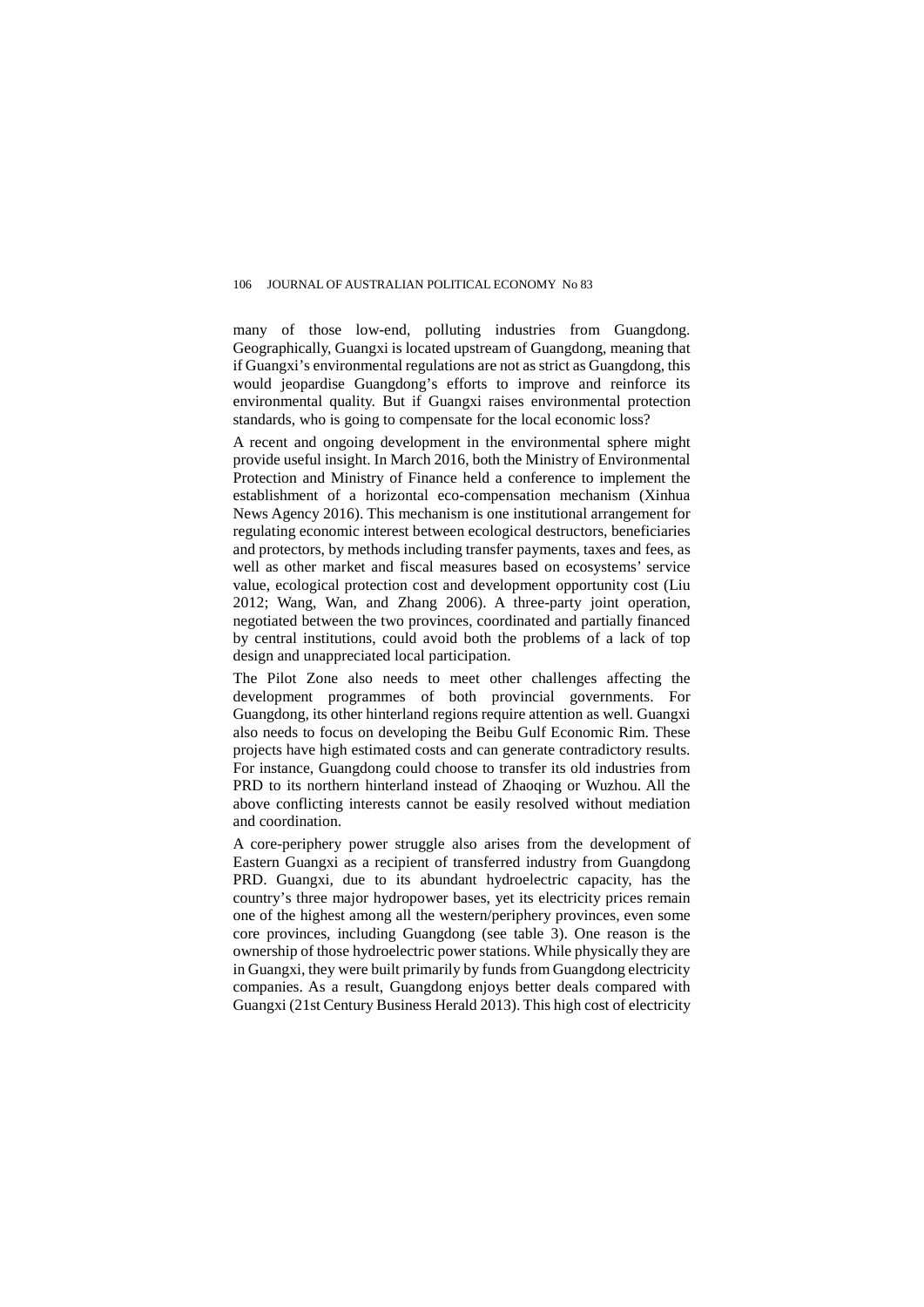power has become one of the major weaknesses in the development of the local economy in Guangxi, especially for the energy-intensive industries.

# **Table 3: General industrial and commercial electricity price (in August 1, 2018, not exceeding 35 kV Voltage Grade)**

| <b>Province</b> | Guangxi | Guangdong | Guizhou | <b>National</b> |
|-----------------|---------|-----------|---------|-----------------|
|                 | (P)     | (C)       | (P)     | average         |
| Price<br>¥/kWh  | 0.7065  | 0.6956    | 0.6249  | 0.6588          |

*Note:* P stands for periphery province, C stands for core province.

*Source*: ESCN 2018.

Overall, we can see Guangdong-Guangxi relations as an example of interprovincial cooperation and tensions within China's current east-west dynamics. Under the present institutional decentralisation trend, Beijing still manages to implement its regional rebalancing policy. Taking the Pilot Zone case as an example, so far, the gains from co-operation have been remarkable. Most major economic indicators in both parts of the Pilot Zone have registered significant gains since 2010. With more and more firms from the PRD region deciding to transfer their operations into the Pilot Zone, local business opportunities have flourished, creating more jobs and raising wages. Meanwhile, challenges remain: for example, the decentralised nature of the inter-provincial relationship and the lack of toplevel coordination may inhibit the Pilot Zone initiative.

# **Policy recommendations**

Karl Polanyi once emphasised that 'There was nothing natural about *laissez-faire*; free market could never have come into being merely by allowing things to take their course […] *laissez-faire* itself was enforced by the state' (Polanyi 2001: 145). A sustainable and balanced market economy needs the central government to devise a variety of institutional mechanisms to promote the market order. That seems likely to require a more systematically-inclusive and participatory central-local consultation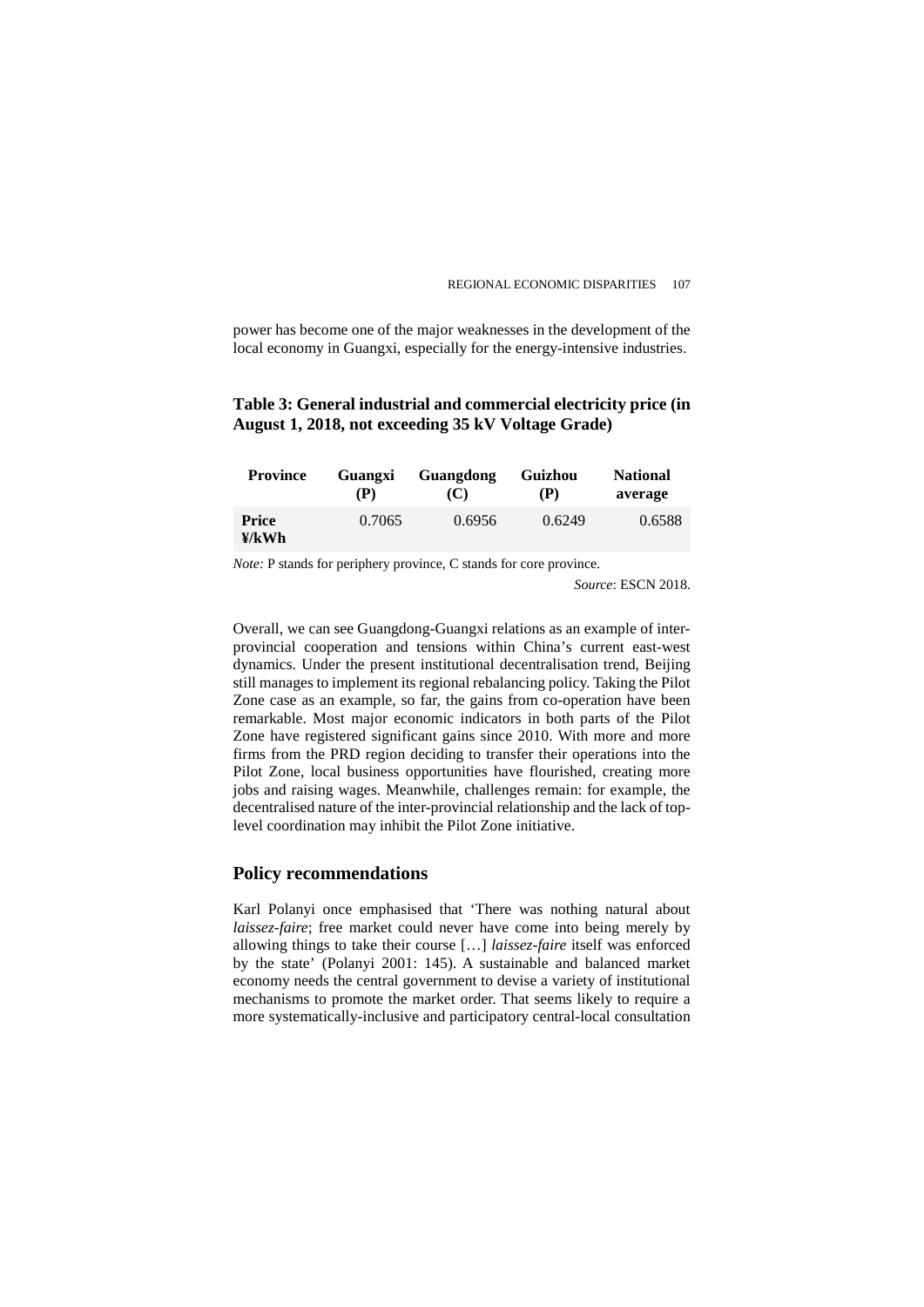arrangement, while maintaining the balance of policy implementation effectiveness and decentralisation.

According to Dali L. Yang, the theory of agency predicts that once local governments are given some motives, including part of fiscal revenue, they would pursue local interests (Yang 1997: 44). Nevertheless, the central government might exercise other mechanisms. For example, the nomenclature system (whereby the Communist Party 'capitalises' key positions throughout the governmental system, as well as throughout the party's hierarchy) counterbalances locals' action. Both Wang's (1991) and Huang's (1996) studies argue that the centre's macroeconomic direction has remained quite substantial during the reform era in China (Huang 1996; Wang 1991).

It is crucial to identify the preconditions for the central government in Beijing to push its initiatives throughout the whole country. Three factors are particularly vital. First, as pointed out by Yang (1997:101-2), the central-local information asymmetry strengthens Beijing's hand in the balance of bargaining powers. Second, in most cases, an initiative from the central government triggers different responses from different regions. Third, Beijing still possesses the ultimate power of appointment and removal of provincial-level leaders via the nomenclature system, and it exercises these powers comprehensively. All of which indicates the unbalanced power relationship between the centre and local regions, but it also puts the central government in the ideal position to coordinate the core-periphery issues. Endeavours are supposed to be made to establish a higher coordinating mechanism, consisting of each concerned state commission and ministry and each concerned regional governmental department, aiming to provide a more participatory and reliable institutional structure for securing cooperation between the different parties.

In the case of the Guangdong-Guangxi regional economic imbalance, the current development of inter-provincial collaboration between the two provincial governments could be seen as a new attempt at the local level to benefit from national preferential policies in the existing politicaleconomic system. Nevertheless, the Guangdong-Guangxi Interprovincial Pilot Cooperation Special Zone does set an interesting inter-provincial integration precedent and example for future researchers and policymakers.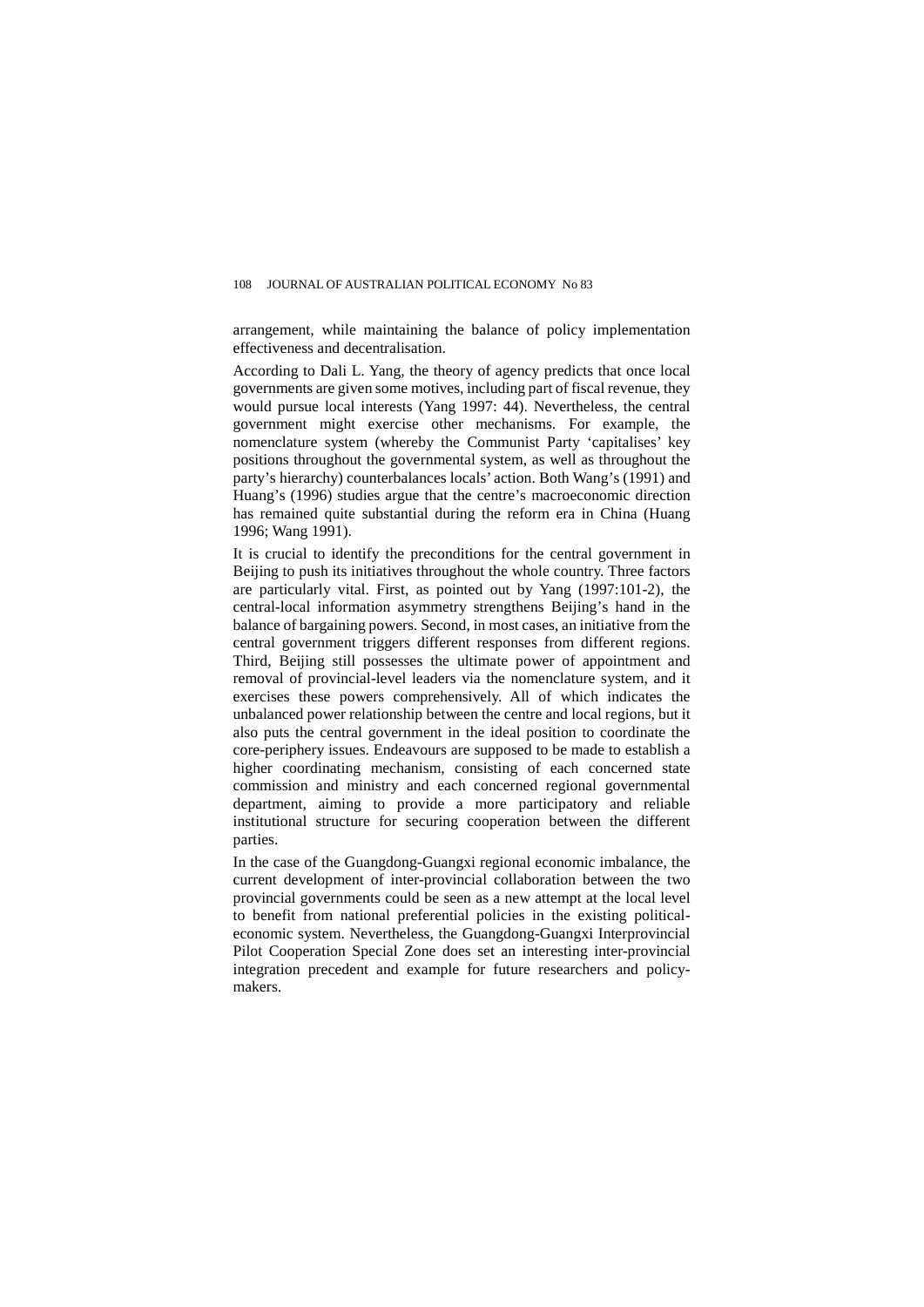# **Conclusion**

Regional economic disparities are a persistent problem. This study has examined the central-local dynamics and the change in regional disparities in China over past decades. It shows that some general features of regional economic inequalities that were identified by Myrdal and Hirschman, and later by Krugman's school of new economic geography, persist in the processes of spatial polarisation/concentration. It also shows that the evolution of regional patterns coincides with different phases of China's official economic development strategies. Moreover, as recent Chinese history attests, 'crises beget reforms' (Campos, Hsiao, and Nugent 2010: 1670). A political economic crisis, such as escalating regional disparities, provides an opportunity for the different tiers of government to reform their growth strategies. This process has already begun. Previously, the central government had failed to promote regional integration under its aggregate growth-focused development strategy, but recent institutional innovation in intra-provincial arrangements is geared towards improving the economic conditions in the periphery by market-driven industrial transfers from the core regions. Looking forward, the crisis of regional disparities may prove to be a turning point in rebalancing China's regional development.

It is essential that initial investments by the state ultimately trigger selfsustaining growth in the poorer provinces. Directing a higher proportion of state-controlled funding to the peripheries would signal the state's commitment to balanced development. A growing non-state sector can also draw on the resources and technological know-how of local industry, as demonstrated in the Pilot Zone case. This could be an effective way to speed up the processes by which domestic and foreign firms relocate to the periphery. In the case of Guangxi, ongoing institutional efforts to reduce transport costs, to reduce inter-regional barriers to trade and cooperation, all have a significant role to play in reinforcing the 'spread effects' to counteract the 'backwash effects', making the region a more attractive location for industrial production in the future. The experience of other countries where markets are modified by various forms of government 'intervention', such as tax concessions, subsidies and infrastructure spending, can provide relevant lessons. Adopting economic policies that operate in conjunction with the market can thereby facilitate sustainable, endogenous place-based development in peripheral regions.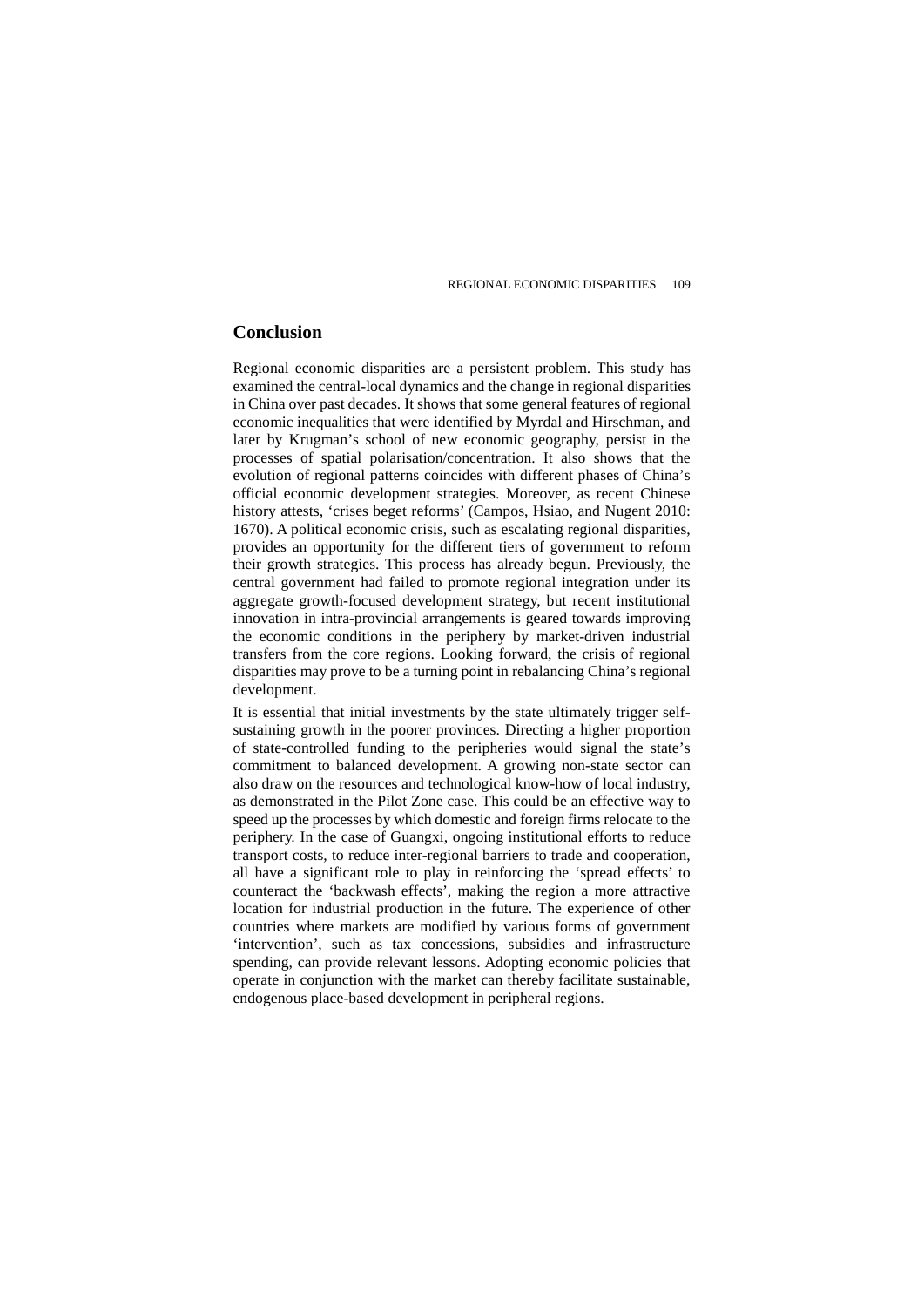*Zihui Qiu is a PhD candidate at the University of Sydney, Department of Political Economy.*

*zihui.qiu@sydney.edu.au*

# **References**

21st Century Business Herald. (2013). *Guangxi hydropower station investment of more than 30 billion, disputes for 20 years still stalled (*广西水电站投资*300*亿 多方博弈*20*年仍难产 *)*. Retrieved April 30, 2019 from *http://www.cec.org.cn/xinwenpingxi/2013-12- 23/114256.html*

AAA Minerals International. (2004). *Middle-South Hunan Province Route*. Retrieved December 11, 2018, from *http://www.aaamineral.com/english/images/map/route/gjf.jpg*

Ahuja, V., Bidani, B., Ferreira, F., and Walton, M. (1997). *Everyone's miracle? Revisiting poverty and inequality in East Asia.* Washington DC: World Bank.

Bornschier, V., and Trezzini, B. (1997). Social Stratification and Mobility in the World System: Different Approaches and Recent Research. *International Sociology, 12*(4), 429–55.

Breslin, S. G. (1993). *China in the 1980s: Centre-Province Relations in a Reforming socialist State.* London: Macmillan.

Campos, N. F., Hsiao, C., and Nugent, J. B. (2010). Crises, what Crises? New Evidence on the Relative Roles of Political and Economic Crises in Begetting Reforms. *The Journal of Development Studies, 46*(10), 1670-91.

Chakravorty, S. (2000). How does structural reform affect regional development: Resolving contradictory theory with evidence from India. *Economic Geography, 76*, 367–94.

Chase-Dunn, C. K. (1998). *Global Formation: Structures of the World-economy.* Rowman and Littlefield.

Chung, J. H. (2016). *Centrifugal Empire: Central–Local Relations in China.* New York: Columbia University Press.

CMA. (2013, July 3). *Survey on 2013 CMA Members' Views on the Business Environment in the PRD.* Retrieved from the Chinese Manufacturers' Association of Hong Kong: *http://www.cma.org.hk/files/uploads/20140717142414Survey%20on%202014%20CMA%2 0Members'%20Views%20on%20the%20Business%20Environment%20in%20the%20PRD. pdf*

Dezzani, R. J. (2001). Classification Analysis of World Economic Regions. *Geographical Analysis, 33*(4), 330-52.

ESCN. (2018). *Sales price of electricity in all provinces of the country (*全国各省销售电价 盘点*).* Retrieved April 30, 2019 from *http://www.escn.com.cn/news/show-651788.html*

Fedorov, L. (2002). Regional inequality and regional polarization in Russia, 1990–99. *World Development, 30*, 443–56.

Frank, A. G., and Gills, B. K. (1993). *The World System: Five Hundred Years or Five Thousand?* Routledge.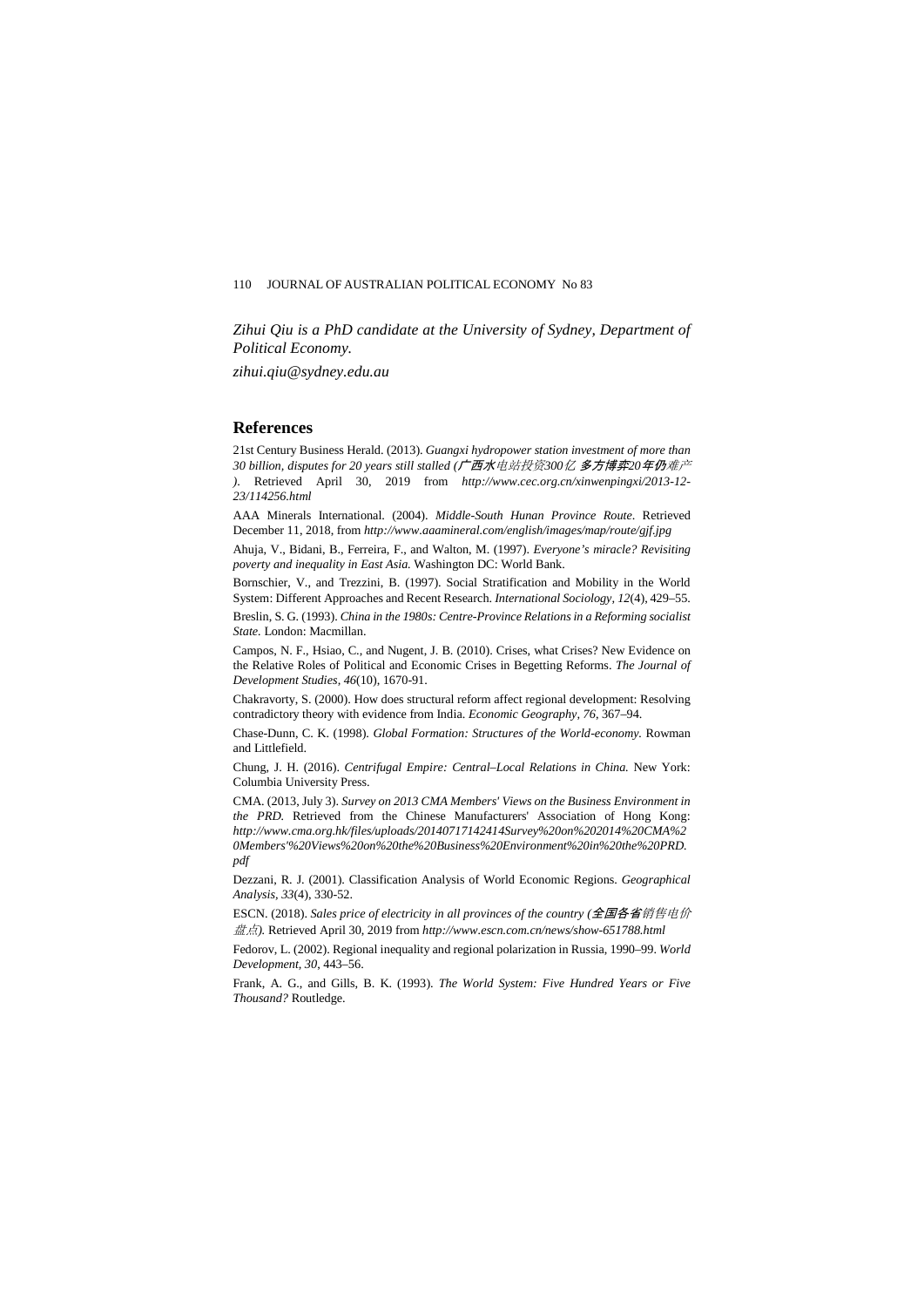Friedmann, J., and Weaver, C. (1979). *Territory and Function: The Evolution of Regional Planning.* Berkeley: University of California Press.

General Office of People's Government of Guangdong Province. (2010). *Several Opinions on Further Advancing the Work of Industrial Transfer.* Retrieved from Documents of General Office of People's Government of Guangdong Province: *http://zwgk.gd.gov.cn/006939748/201011/t20101119\_12370.html*

General Office of People's Government of Guangxi Province. (2015, Aug 18). *Guangxi Beibu Gulf Economic Zone Development Plan (2014 revised).* Retrieved from Beibu Gulf Economic Zone Plan(s):

*http://www.gxzf.gov.cn/zjgx/gxbbw/zwzx/bbwjjqgh/201508/t20150818\_475522.htm*

GGCZ Management Committee. (2017, August 24). *Pilot Zone General Information*. Retrieved from Guangdong-Guangxi Interprovincial Pilot Cooperation Special Zone: *http://www.yghz.gov.cn:9380/info\_T.php?ID=3220*

Golley, J. (2007). *The Dynamics of Chinese Regional Development.* Cheltenham and Northampton: Edward Elgar Pubishing.

Goodkind, D., and West, L. A. (2002). China's Floating Population: Definitions, Data and Recent Findings. *Urban Studies, 39*(12), 2237–2250.

Gu, Q., and Chen, K. (2002). *Impact of Fiscal Re-Centralisation on China's Regional Economies: Evidence from a Multi-Regional Model.* Brussels: International Conference on Economic Modeling.

Guangdong Development and Reform Committee. (2009, October 28). *Guiding Opinions on Promoting the Revitalisation and Development of Western Guangdong Region.* Retrieved from Guangdong provincial government information publicity system : zwgk.gd.gov.cn/006939756/201103/t20110331\_25821.html

Guangdong Statistic Bureau. (2018). *2018 Guangdong Statistic Yearbook.* Beijing: China Statistics Press.

Guangxi Statistic Bureau. (2018). *2018 Guangxi Statistic Yearbook.* Beijing: China Statistics Press.

Gustafsson, B., and Shi, L. (2002). Income inequality within and across counties in rural China 1988 and 1995. *Journal of Development Economics, 69*, 179–204.

Hendrischke, H. (1997). Guangxi: towards Southwest China and Southeast Asia. In David S.G. Goodman, *China's provinces in reform: Class, community and political culture* (pp. 21-52). London and New York: Routledge.

Hendrischke, H. (1999). Provinces in Competition: Region, Identity and Cultural Construction. In H. Hendrischke, and C. Feng, *The Political Economy of China's Provinces: Comparative and Competitive Advantage* (pp. 1-25). London and New York: Routledge.

Hirschman, A. (1958). *The Strategy of Economic Development.* New Haven: Yale University Press.

HKTDC. (2015, March 4). *Wuzhou: The Guangdong-Guangxi Interprovincial Pilot Cooperation Special Zone.* Retrieved from HKTDC Research: *http://economists-pickresearch.hktdc.com/business-*

*news/article/%E7%A0%94%E7%A9%B6%E6%96%87%E7%AB%A0/%E5%B9%BF%E8 %A5%BF%E6%A2%A7%E5%B7%9E%E5%B8%82-*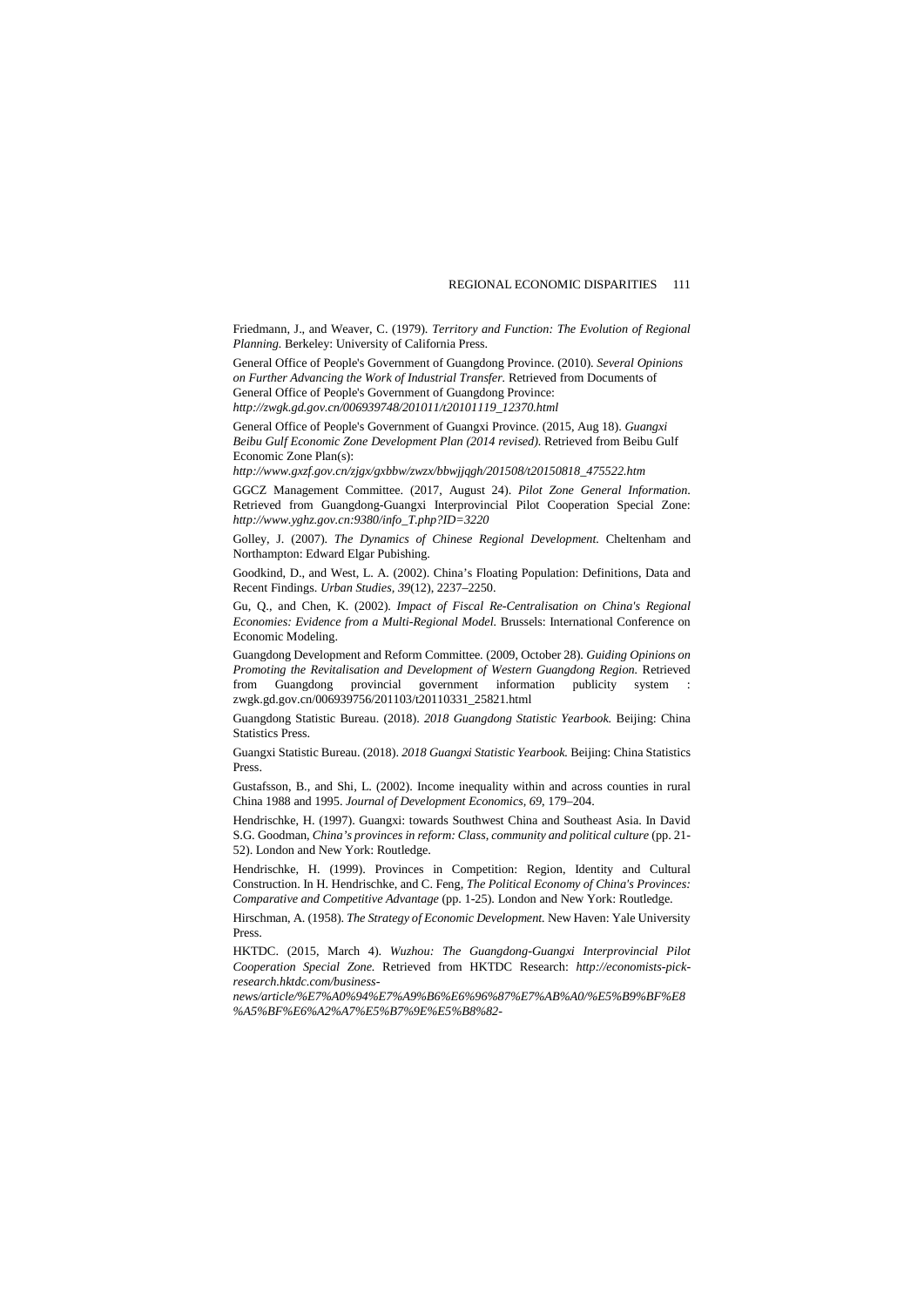*%E7%B2%A4%E6%A1%82%E5%90%88%E4%BD%9C%E7%89%B9%E5%88%AB%E8 %AF%95%E9%AA%8C%E5%8C%BA/rp/sc/1/1X000000/1X0A1B5Y.*

Huang, Y. (1996). *Inflation and Investment Controls in China: The Political Economy of Central-Local Relations During the Reform Era.* New York: Cambridge University Press.

Huang, Y. (2010). *Reinterpreting China's Success Through the New Economic Geography.* Washington D.C: Carnegie Endowment for International Peace.

Hutchings, G. (1986). A Province at War: Guangxi during the Sino-Japanese Conflict, 1937- 45. *The China Quarterly, 108* , 652-79.

Jacob, J. T. (2007). Regionalism in China - The provinces in concert. In J. T. Jacob, *The province in china: provincialism, regionalism, and transnational linkages since the 1990s* (pp. 103-164). New Delhi: Jawaharlal Nehru University.

Krugman: (1981). Trade, accumulation, and uneven development. *Journal of Development Economics, 8*, 149-161.

Krugman: (1990). *Increasing returns and economic geography.* National Bureau of Economic Research.

Krugman: (1993). *Geography and Trade.* Cambridge, MA and London, England: The MIT Press.

Krugman: (1998). What's new about the new economic geography? *Oxford review of economic policy, 14*, 7–17.

Krugman, P., and Venables, A. J. (1990). *Integration and the competitiveness of peripheral industry.* No. 363. CEPR Discussion Papers.

Lange, A., and Quaas, M. F. (2010). Analytical Characteristics of the Core-Periphery Model. *International Regional Science Review, 33*, 437–55.

Lary, D. (1974). *Region and Nation: The Kwangsi Clique in Chinese Politics, 1925-1937.* London: Cambridge University Press.

Lin, Z. (1998). Shanghai's Big Turnaround since 1985: Leadership, Reform Strategy, and Resource Mobilization. In P. T. Cheung, J. H. Chung, and Z. Lin, *Provincial strategies of economic reform in post-Mao China : leadership, politics, and implementation* (pp. 49-88). Armonk, NY: M.E. Sharpe.

Liu, X. Y. (2012). Progress in the study on the ecological conmpensation of Grassland. *Practaculture Science, 29*(2), 306-313.

Love, J. L. (1980). Raul Prebisch and the Origins of the doctrine of unequal exchange. *Latin American Research Review, 15*, 45–72.

Massey, D. (1984). *Spatial Divisions of Labor: Social Structures and the Geography of Production.* London: Macmillan.

Myrdal, G. (1957). *Economic Theory and Under-Developed Regions.* Methuen and London: University Paperbacks.

NDRC. (2014). *Catalogue of Industries Encouraged to Develop in the Western Region.* Retrieved from *http://www.sdpc.gov.cn/zcfb/zcfbl/201408/W020140822645483892093.pdf*

Paper.com.cn. (2016, May 31). *Dongguan closed down 72 papermaking factories, banned development in papermaking industry* (东莞关停*72*家造纸厂 明令禁止发展造纸业)*.*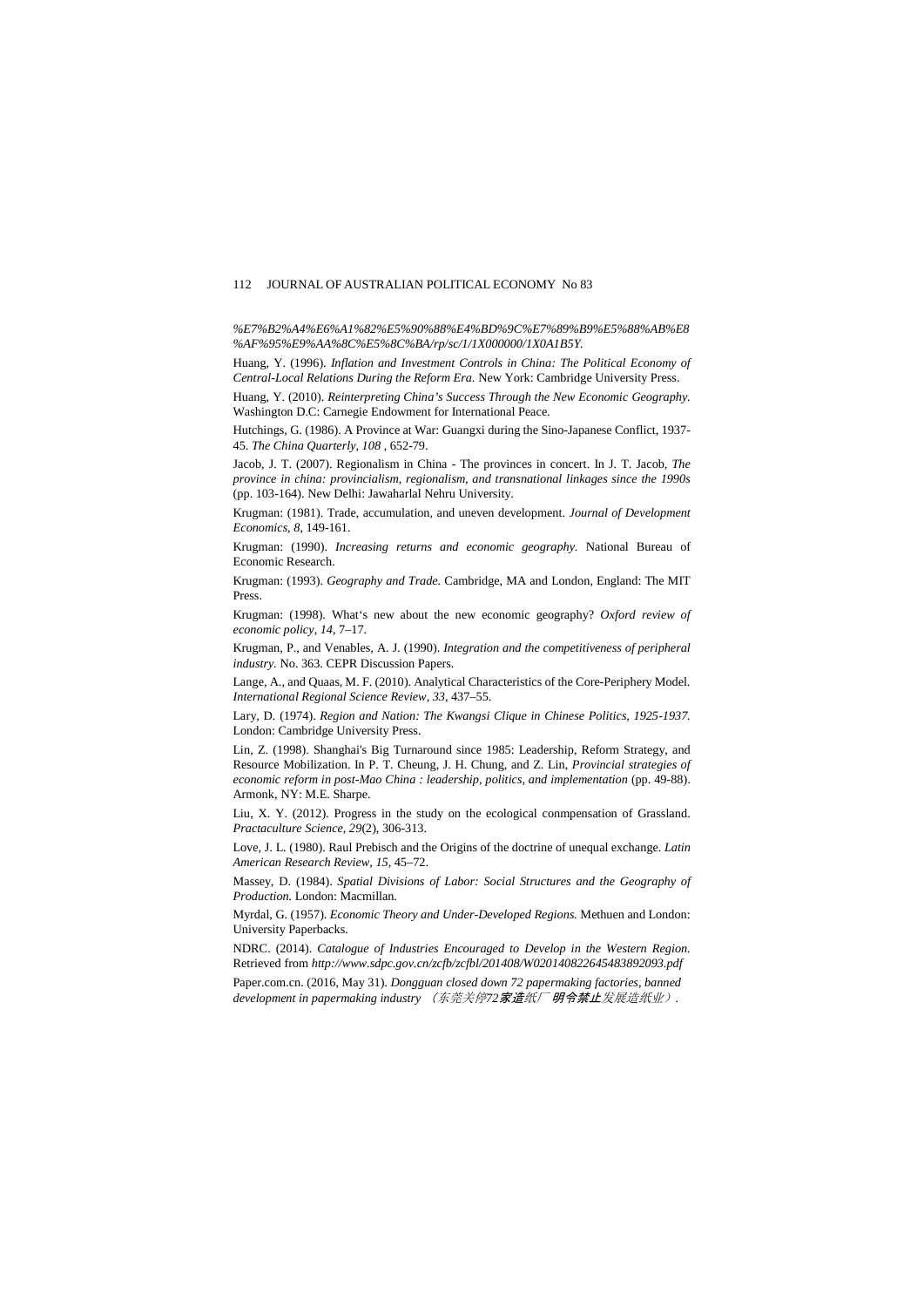Retrieved from Paper.com.cn:

www.paper.com.cn/news/daynews/2016/16053108293586013.htm

Polanyi, K. (2001). *The Great transformation: The Political and Economic Origins of Our Time* (2nd ed.). Boston: Beacon Press.

Prebisch, R. (1950). *The economic development of Latin America and its principal problems.* New York: United Nations Department of Economic Affairs.

Rong, C., Li, W., Linge, G., and Forbes, D. (1997). Linking the Regions: A Continuing Challenge. In G. Linge, *China's New Spatial Economy: Heading Towards 2020* (pp. 46-71). Hong Kong: Oxford University Press.

Shi, Y. (2013, October 28). *Zhejiang Zuihou Yizuo Meikuang de Qianshijinsheng, Cangshang Yizhi Sushuo zhe Wangri Fanhua "The Story of the Last Coal Mine in Zhejiang, telling its own once prosperous history"*. Retrieved from Zhejiang Online: zjnews.zjol.com.cn/system/2013/10/28/019671663.shtml

State Statistic Bureau of China. (2018). *China Statistic Yearbook 2017 (in Chinese).* Beijing: China Statistics Publishing House.

The State Council of the People's Republic of China. (2008, December). *The Outline Plan for the Reform and Development of the Pearl River Delta.* Retrieved from Relevant Policies: *http://www.scio.gov.cn/xwfbh/xwbfbh/wqfbh/2014/20140610/xgzc31037/Document/137273 3/1372733.htm*

Tilly, C. (1992). *Coercion, Capital, and European States, AD 990-1992.* Blackwell.

Wallerstein, I. M. (1974). *The Modern World-system: Capitalist Agriculture and the Origins of the European World-economy in the Sixteenth Century.* Academic Press.

Wallerstein, I. M. (1984). *The Politics of the World Economy.* Cambridge.

Wang, C. C. (2014). Pioneering, Bandwagoning and Resisting: The Preferences and Actions of Chinese Provinces in the Implementation of Macroeconomic Regulation and Control Policies. *Journal of Contemporary China, 24*(92), 1–23.

Wang, H., Li, S., and Linge, G. (1997). Regional Planning: Developing an Indigenous Framework. In G. Linge, *China's New Spatial Economy: Heading Towards 2020* (pp. 22- 45). Hong Kong: Oxford University Press.

Wang, J. N., Wan, J., and Zhang, H. Y. (2006). Policy assessment and framework exploration of eco-compensation in China. In G. T. Zhuang, and J. N. Wang, *Collected Papers of International Seminar of Eco-compensation Mechanism and Policy Design* (pp. 13-14). Beijing: China Environmental Science Press.

Watson, A., Yang, X., and Jiao, X. (1999). Shannxi: The Search for Comparative Advantage. In H. Hendrischke, and C. Feng, *The Political Economy of China's Provinces: Comparative and Competitive Advantage* (p. 77). London and New York: Routledge.

Williamson, J. G. (1965). Regional Inequality and the Process of National Development: A Description of the Patterns. *Economic Development and Cultural Change*, 1-84.

Wong, C. (no. 128). Central-Local Relations in an Era of Fiscal Decline: The Paradox of Fiscal Decentralization in Post-Mao China. *China Quarterly*, 691-715.

Xinhua News Agency. (2016, March 21). *Two Ministries: implementing the establishment of a horizontal eco-compensation mechanism, the central government will provide fiscal*